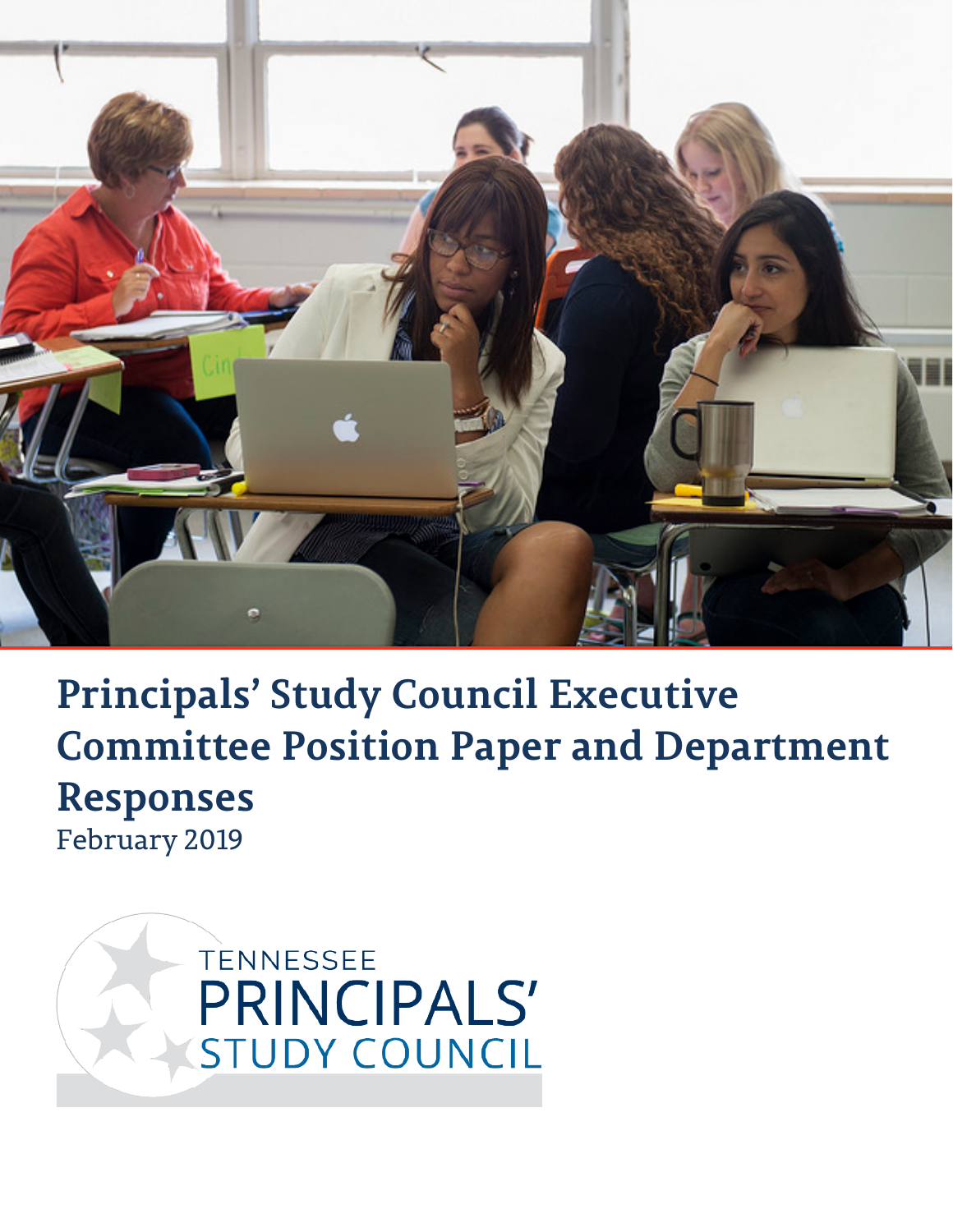## **Introduction**

In spring 2018, the Principals' Study Council (PSC) Executive Committee created and administered a survey with both multiplechoice and open-ended questions. The design assigned non-grade band-specific questions to all participants and grade band-specific questions to appropriate leaders. All eight CORE regions and the Achievement School District (ASD) responded; all grade bands and school configurations were represented.

The Executive and Steering Committees of the Principals' Study Council met in June 2018 to disaggregate the survey data and articulate the experiences of our school leaders. This resulting document is shared with Tennessee Department of Education leadership. The ultimate goal is to increase collaboration and

**The ultimate goal is to increase collaboration and communication between the department and school leaders in Tennessee.**

communication between the department and school leaders in Tennessee.

#### PSC Vision

• We strive to be a collaborative network of school leaders working with the department to improve public education in Tennessee.

#### PSC Mission

- Act as mutual voice for both leaders across our state and the department
- Offer recognition and celebration of leadership
- Support continuous learning
- Encourage collaboration and networking for leaders within their districts
- Enable collaboration and networking for leaders within the CORE regions
- Empower leaders to effectively support teachers and students
- Provide differentiated learning and capacity building through high-quality professional learning

## **The Structure of This Report**

School leaders throughout the state were given the opportunity to share perceptions and opinions in five key areas:

- School safety
- Chronic absenteeism
- Second grade assessment
- Early postsecondary options
- Response to Instruction and Intervention (RTI2)

In the following pages, you will find a **synopsis** of the information gathered from the survey, **quotes** from Tennessee school leaders, **key data points** taken from the survey analysis, a list of **recommendations** from the study council, and **department responses** to those recommendations. The document concludes with a **prioritized recommendations for department action and funding** from the PSC Executive and Steering Committees.

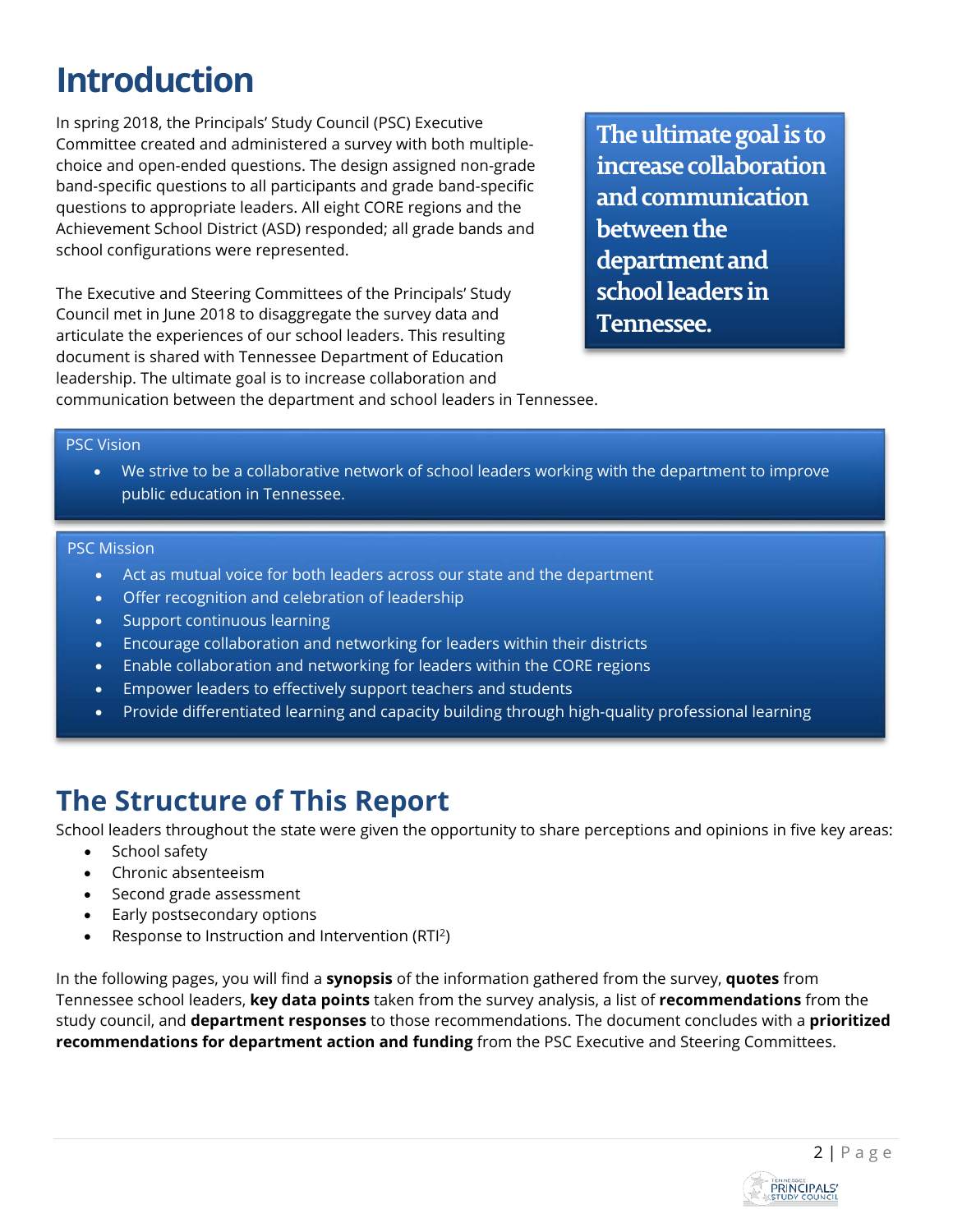



Other frequently expressed safety concerns included:

- managing student mental health issues,
- vulnerability of portable classrooms,
- volatility surrounding non-custodial guardians, and
- inadequacy of safety equipment (including doors/windows and security equipment).



- **Percent of school leaders responding that:**
- school fights
- bomb threats
- weapons/active shooters

**School safety is a top priority**

- custody issues
- intruders
- chemical spills
- inclement weather

**School safety plans have been recently updated** *emergencies.* 

**SRO placement is key to school safety**

*~Tennessee School Leader*

*It is my #1 top priority to keep all students and all personnel safe. We continually analyze our procedures and protocols to better prepare for school* 

## **PSC Opinion: School Safety**

School officials have made strategic changes designed to meet evergrowing safety needs. Leaders have added monthly drills, increased police visits, and restructured supervision expectations. Additionally, leaders have implemented reunification training, updated entry/visitor procedures, and enacted identification badge requirements. More than 81 percent of respondents indicated school safety plans have been updated as a result of recent school events. These plans include procedures for managing a wide range of safety breaches including: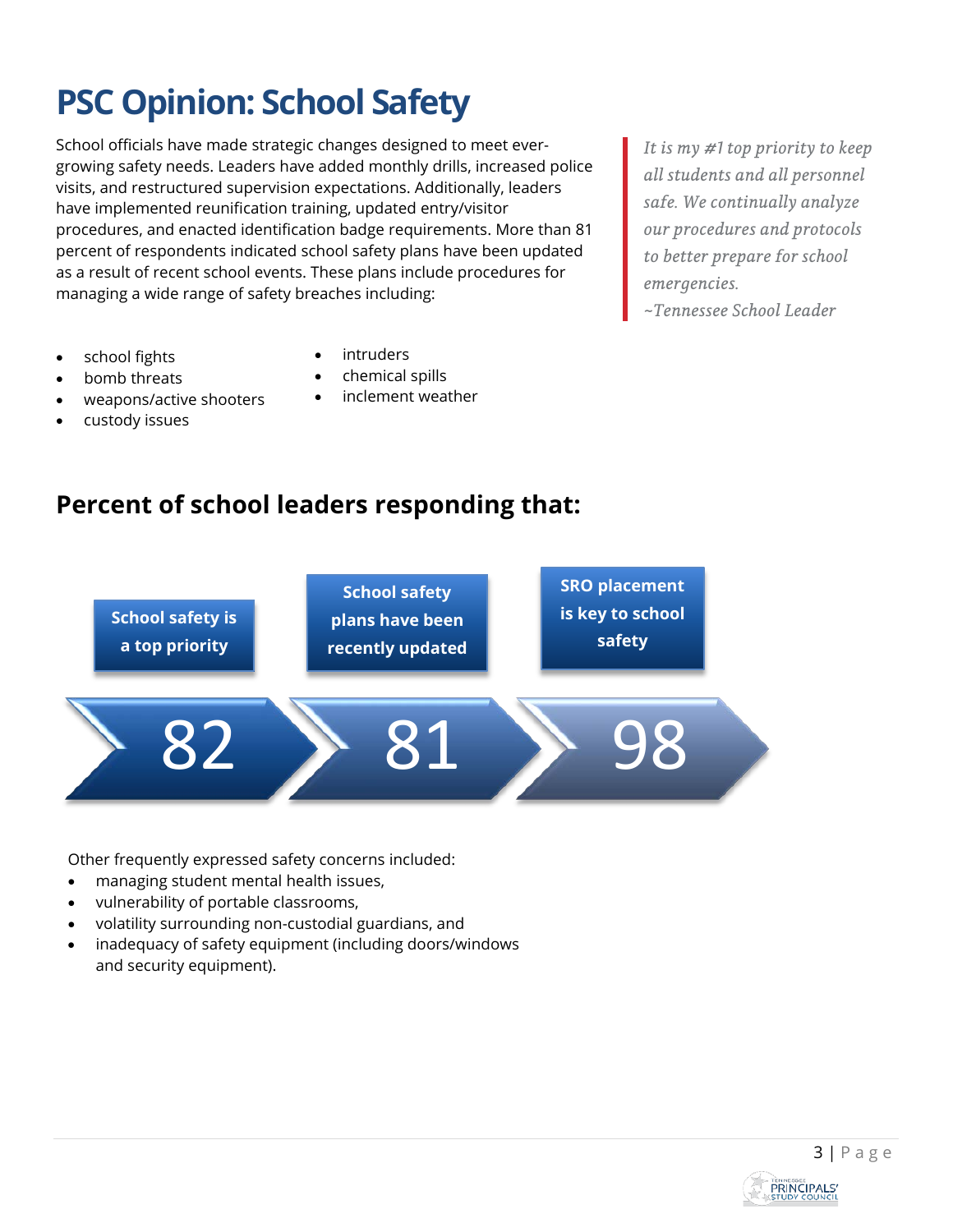#### *Recommendations:*

#### **As advocates for principals across the state, the PSC Executive Committee offers the following recommendations to the department regarding school safety:**

- Increase training for educator awareness, identification, and support of student mental health issues.
- Provide funding for increasing school security and safety, including both basic building safety and specialized security equipment.
- Provide support for leaders to collaborate with local police departments to identify, place, and retain school resource officers.
- Develop leader training for managing volatile situations.

## *Department Response to Recommendations:* **School Safety**

#### **Recommendation 1:**

• **Increase training for educator awareness, identification, and support of student mental health issues.**

#### **Response:**

The department will continue to provide professional development to districts and schools on Youth Mental Health [First Aid,](https://www.tn.gov/education/health-and-safety/school-based-mental-health-supports.html) Building Strong Brains: Strategies for Educators, and [the Comprehensive School Mental Health Model.](https://www.tn.gov/content/dam/tn/education/safety/Comp_School_Mental_Health_Guide.pdf) Additionally, the department is currently negotiating a training contract with a nationally recognized organization to provide threat assessment training to school and district teams. Training should start in December 2018 or January 2019.

#### **Recommendation 2:**

• **Provide funding for increasing school security and safety, including both basic building safety and specialized security equipment.**

#### **Response:**

The General Assembly appropriated \$35 million in school security funding to implement security and safety measures in schools during 2018-19. In order to be eligible to receive a portion of the appropriation, each school conducted a school security assessment of their buildings to identity risk areas. Funds should be used to address the findings from the school security assessments. [\(See the press release](https://www.tn.gov/governor/news/2018/8/14/haslam-announces-completion-of-statewide-school-safety-assessment-and-release-of--35-million-to-improve-school-security.html) for more information.) The department will continue to advocate for additional school safety funding to support additional security and safety measures.

#### **Recommendation 3:**

• **Provide support for leaders to collaborate with local police departments to identify, place, and retain school resource officers.** 

#### **Response:**

The department will be working with relevant parties [Homeland Security, sheriffs/chiefs, school resource officer (SRO) association] to develop memorandums of understanding (MOUs) with local law enforcement that clearly

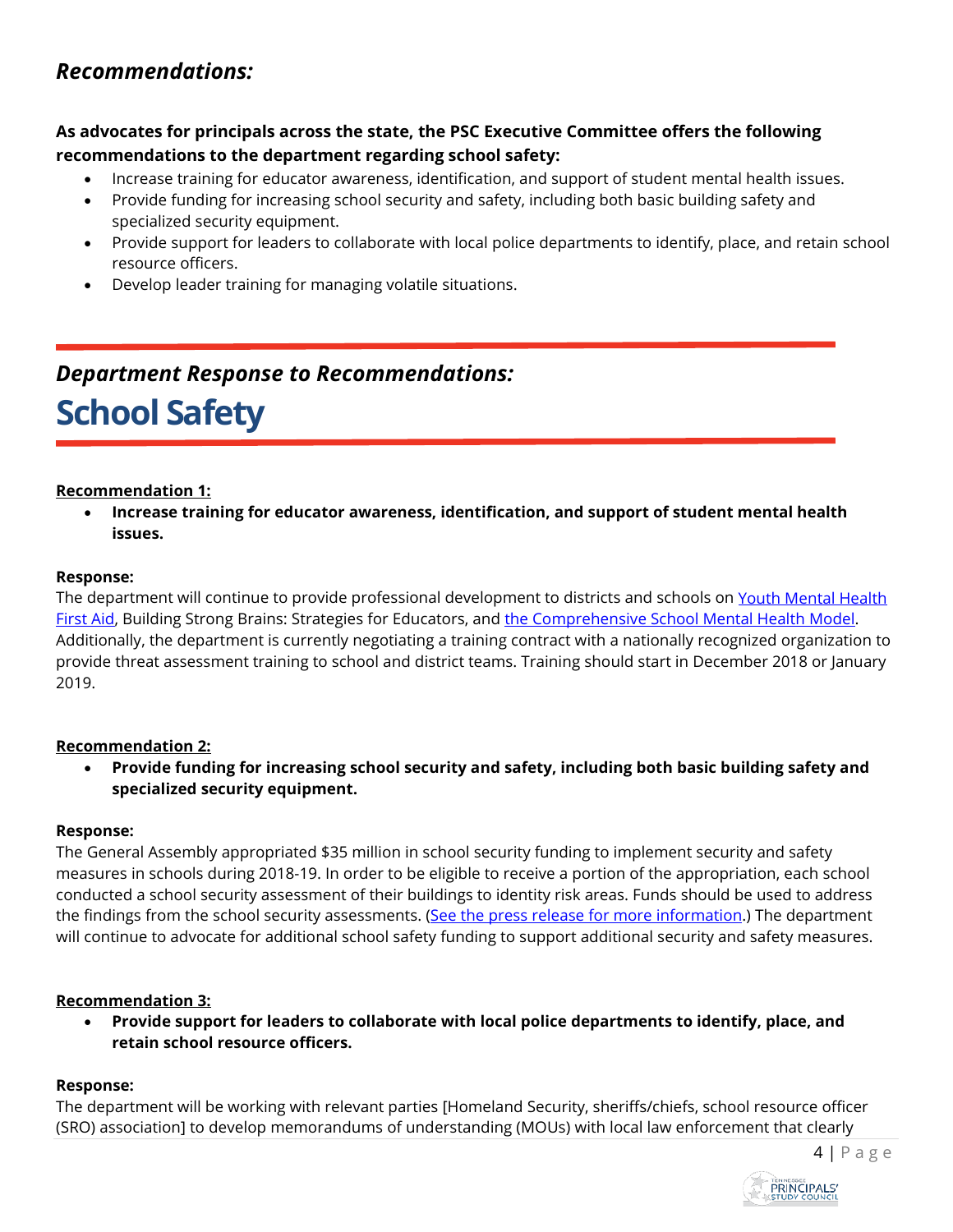define the role and responsibility of the SRO. Involvement of the PSC Executive Committee is welcomed. We suggest a representative from the study councils be included in the working group that is developing the MOUs. Those interested in serving on the committee can contact Brenna Morse at [Brenna.Morse@tn.gov](mailto:Brenna.Morse@tn.gov)

#### **Recommendation 4:**

• **Develop leader training for managing volatile situations.**

#### **Response:**

The department is currently negotiating a training contract with a nationally recognized organization to provide threat assessment training to school and district teams. Training should start in December 2018 or January 2019.

We believe training should include information pertaining to domestic incidents that become workplace violence. Additionally, we would like to work with the study council to develop a more specific definition of "volatile situations" to guide our professional development plans.

#### *Areas for Further Exploration:*

The department has identified the need to provide support for schools to continue updating emergency operation plans (EOPs) that meet state law requirements and reflect national best practices. The department recently completed a qualitative study of school EOPs that can be foun[d here.](https://www.tn.gov/content/dam/tn/education/reports/school_security_preparedness_report.pdf) There is significant variability across the state in terms of quality of these plans. The department-provided EOP templates can be found here.

With questions regarding school safety, reach out to **Brenna.Morse@tn.gov.** 

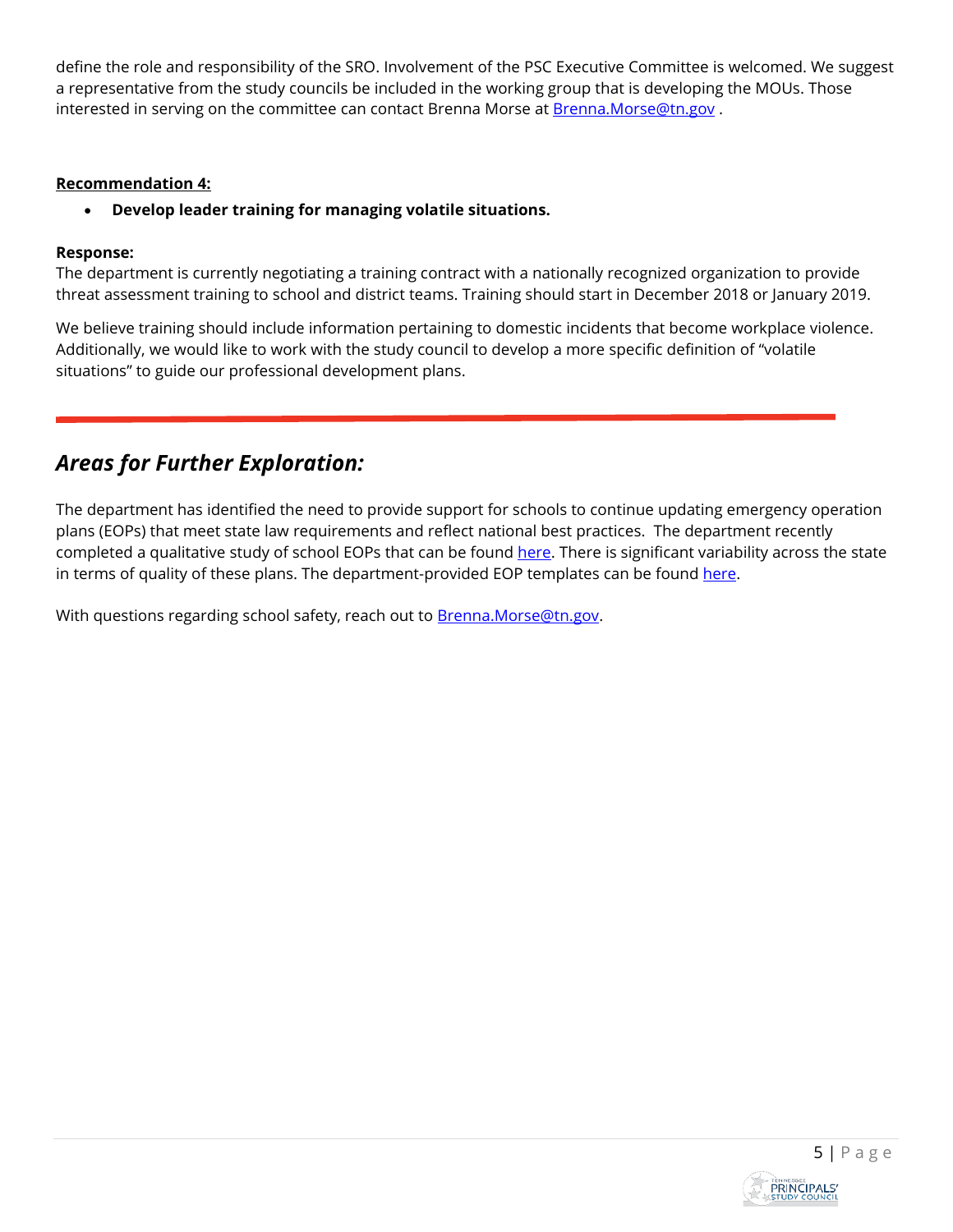## **PSC Opinion: Chronic Absenteeism**

While many school leaders have experienced success, some struggle to decrease the number of chronically absent students in their charge. Nearly one-third of respondents reported significant attendance problems after focusing on attendance interventions for a full year. Survey responses show:

- 65.6 percent of our responding administrators indicated the lack of parent/guardian support for attendance as their most significant challenge to strong attendance.
- 56.5 percent of respondents reported dissatisfaction with support from truancy and other courts.

*For those who are extremely chronic, there is … no incentive for coming back. If students aren't begging to come into our doors, we are doing something wrong.* 

*~Tennessee School Leader*

Additionally, many administrators reported concerns with the medical community over excessive numbers of doctors' excuses. A final thread of concern surfaced over statewide inconsistencies in procedures for qualifying medically fragile students.



#### *Recommendations:*

**The PSC Executive Committee offers the following recommendations to the department regarding the chronic absenteeism accountability measure:** 

- Develop a strong advertising campaign to communicate to non-educator stakeholders the importance of student attendance as a critical factor contributing to student success.
- Provide guidance for collaborating with the medical community to address concerns about excessive excused absences.
- Collaborate with court systems across the state to align statewide truancy practices.
- Increase communication and clarity about medically fragile qualifications and uniform identification procedures.
- Reduce or introduce a gradual increase in the impact of the chronically out-of-school measure for school accountability.

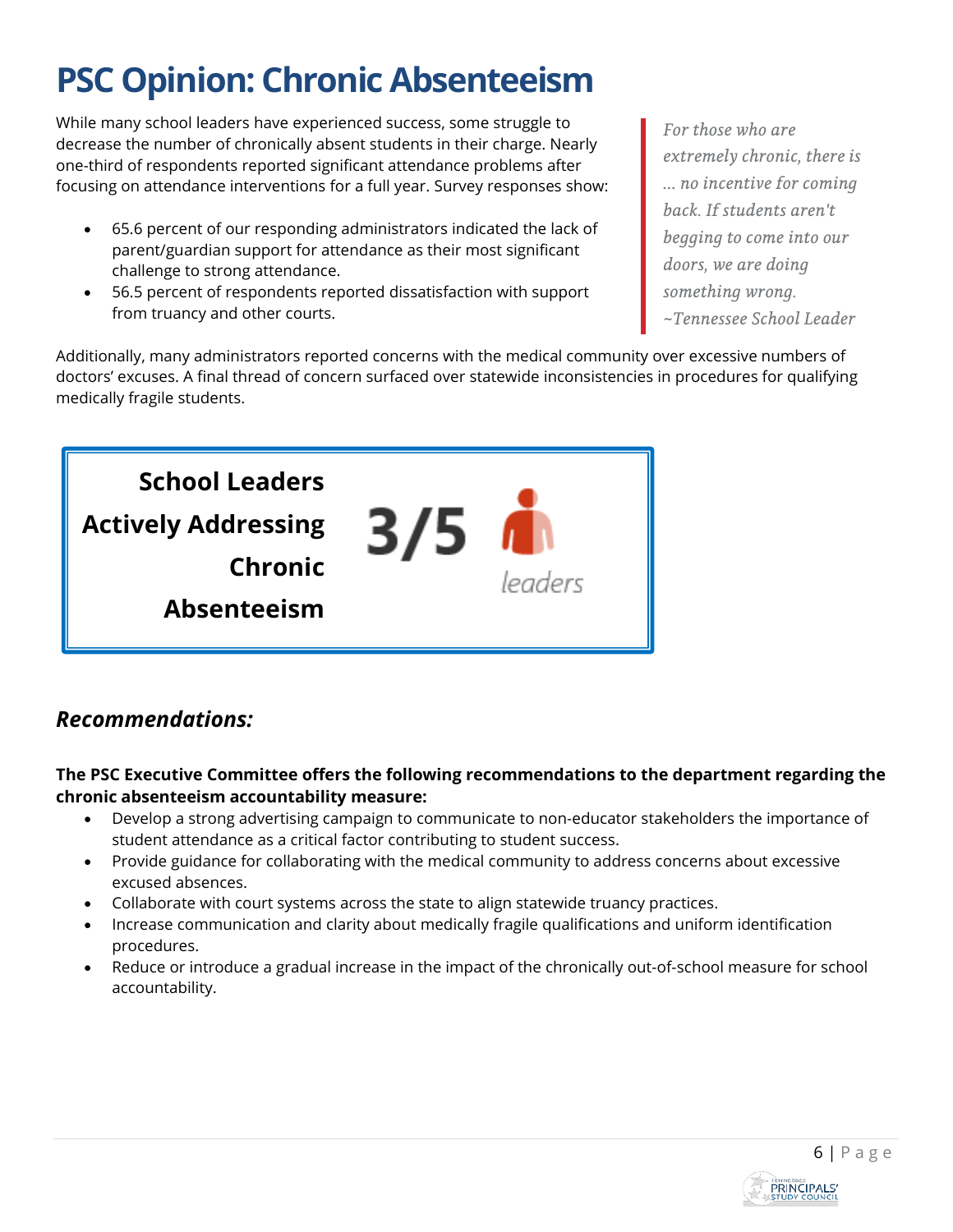#### *Department Response to Recommendations:*

## **Chronic Absenteeism**

The division of special populations and student support is committed to supporting district and school leaders in their efforts to address chronic absenteeism. The chart below lists four issues/behaviors commonly associated with chronic absenteeism and factors that may contribute to each.

| <b>Barriers</b>            | <b>Avoidance</b>        | Disengagement             | <b>Discipline</b>       |
|----------------------------|-------------------------|---------------------------|-------------------------|
| Illness                    | Struggling academically | Lack of culturally        | Out-of-school           |
|                            | or socially             | relevant, engaging        | suspensions and         |
|                            |                         | instruction               | expulsions              |
|                            |                         |                           |                         |
| Lack of health, vision, or | <b>Bullying</b>         | No meaningful             | Lack of alternatives to |
| dental care                |                         | relationships with adults | exclusionary discipline |
|                            |                         | in school                 |                         |
|                            |                         |                           |                         |
| Transportation/Unsafe      | Negative parental       | Stronger peer network     |                         |
| route to school            | attitudes toward school | outside of school         |                         |
|                            |                         |                           |                         |
| Frequent moves or          | Undiagnosed disability  | Unwelcoming school        |                         |
| school changes             |                         | climate                   |                         |
|                            |                         |                           |                         |
| Faulty beliefs             | Anxiety and/or          | Failure to earn credits   |                         |
|                            | depression              |                           |                         |
|                            |                         |                           |                         |
| Trauma/chaotic home        |                         | No future plans or vision |                         |
| environment                |                         | for future                |                         |
|                            |                         |                           |                         |
| Faulty beliefs regarding   |                         | Many teacher absences     |                         |
| importance of              |                         | or long-term substitutes  |                         |
| attendance                 |                         |                           |                         |
|                            |                         |                           |                         |

The department is committed to engaging with school and district administrators to provide information about the chronically out-of-school indicator as a measure of school quality; guidance on data analysis at the district, school, and student levels; and resources to address factors that contribute to chronic absenteeism.

The department values the insight of the Principal's Study Council (PSC) Executive Committee and the recommendations they provided to address chronic absenteeism.

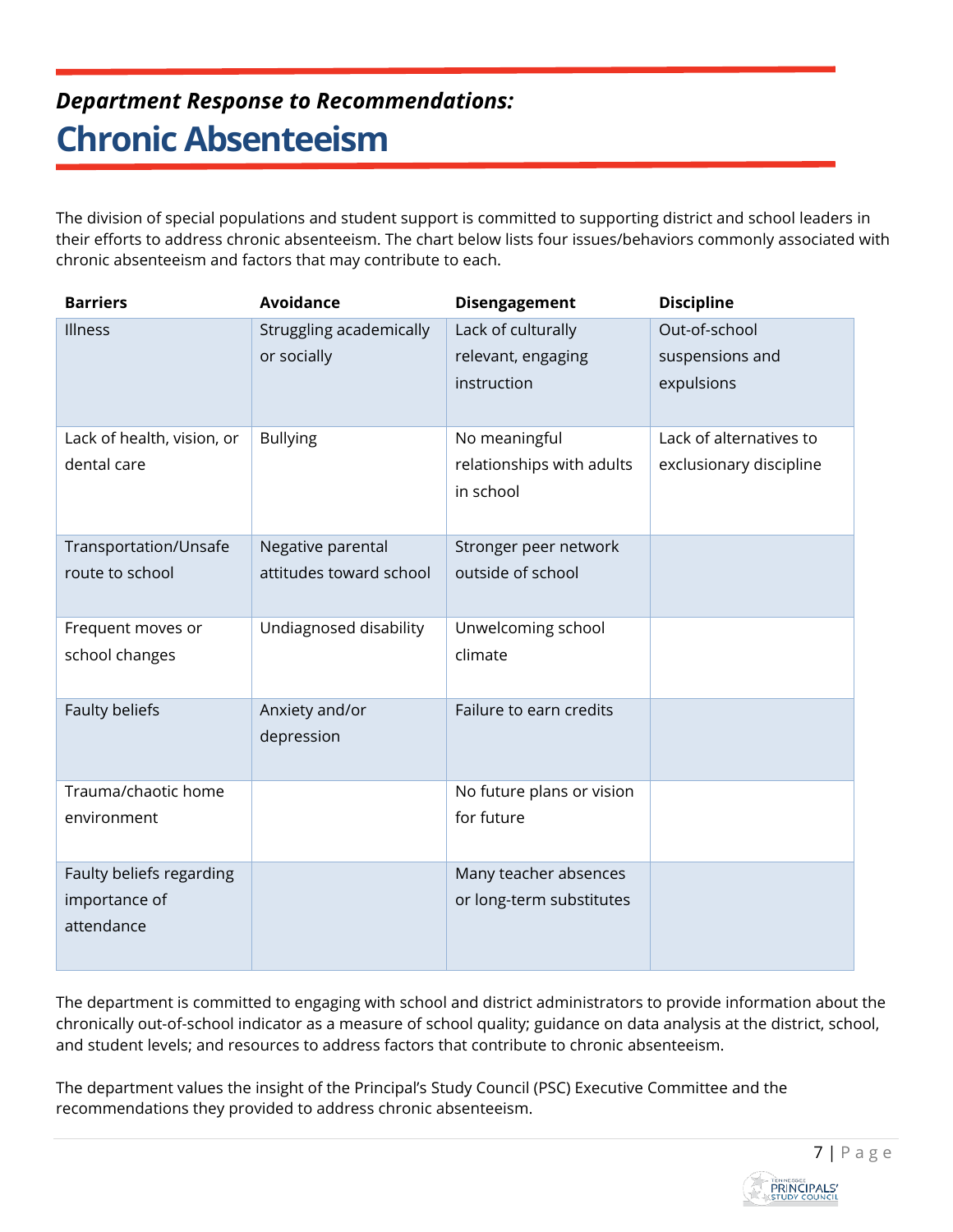#### **Recommendation 1:**

• **Develop a strong advertising campaign to communicate to non-educator stakeholders the importance of student attendance as a critical factor contributing to student success.** 

#### **Response:**

Most recently, the department developed an intentional social media engagement/promotion during attendance awareness month in September and promoted some existing toolkits around attendance awareness (e.g., [here\)](https://twitter.com/TNedu/status/903617684033728512/photo/1). We are committed to continuing this activity and ensuring that districts are aware of resources they can use to encourage attendance like the [back-to-school attendance](https://www.tn.gov/education/student-support/chronic-absenteeism.html) toolkit.

#### **Recommendation 2:**

• **Provide guidance for collaborating with the medical community to address concerns about excessive excused absences.** 

#### **Response:**

The department is happy to engage with the PSC to discuss the guidance needed to collaborate effectively with the medical community and would welcome more detail around the concerns that need to be addressed. This may be an area where the Tennessee Department of Health could also engage with local communities.

#### **Recommendation 3:**

• **Collaborate with court systems across the state to align statewide truancy practices.** 

#### **Response:**

The department participated in the General Assembly's Juvenile Justice Reform Task Force; however, juvenile court judges continue to have wide discretion in responding to truancy. The department also assisted the Tennessee [School Board Association](https://tsba.net/) (TSBA) in developing a model policy for the progressive truancy interventions now required for school districts. [Contact TSBA](mailto:communications@tsba.net) for more information. We will continue to explore opportunities for alignment in truancy practices.

#### **Recommendation 4:**

• **Increase communication and clarity about medically fragile qualifications and uniform identification procedures.** 

#### **Response:**

Students who are "medically fragile" are typically eligible for special education and/or section 504 with an [educational disability.](https://www.tn.gov/education/student-support/special-education/special-education-evaluation-eligibility.html) "Medically fragile" is not a separate qualification nor is it identified as a separate disability. Although students who are medically fragile may contribute to this metric, the attendance of these students does not generally result in a school reaching the threshold of more than 10 percent of students identified as chronically out-of-school. Additionally, a student's individualized education plan (IEP) or 504 plan can document the need for a modified schedule or shortened day. If the decision is made to modify a student's schedule based on his or her least restrictive environment, the student is only marked absent if he or she misses the days he or she is expected to attend. The department will continue to explore opportunities to communicate these factors explicitly and consistently.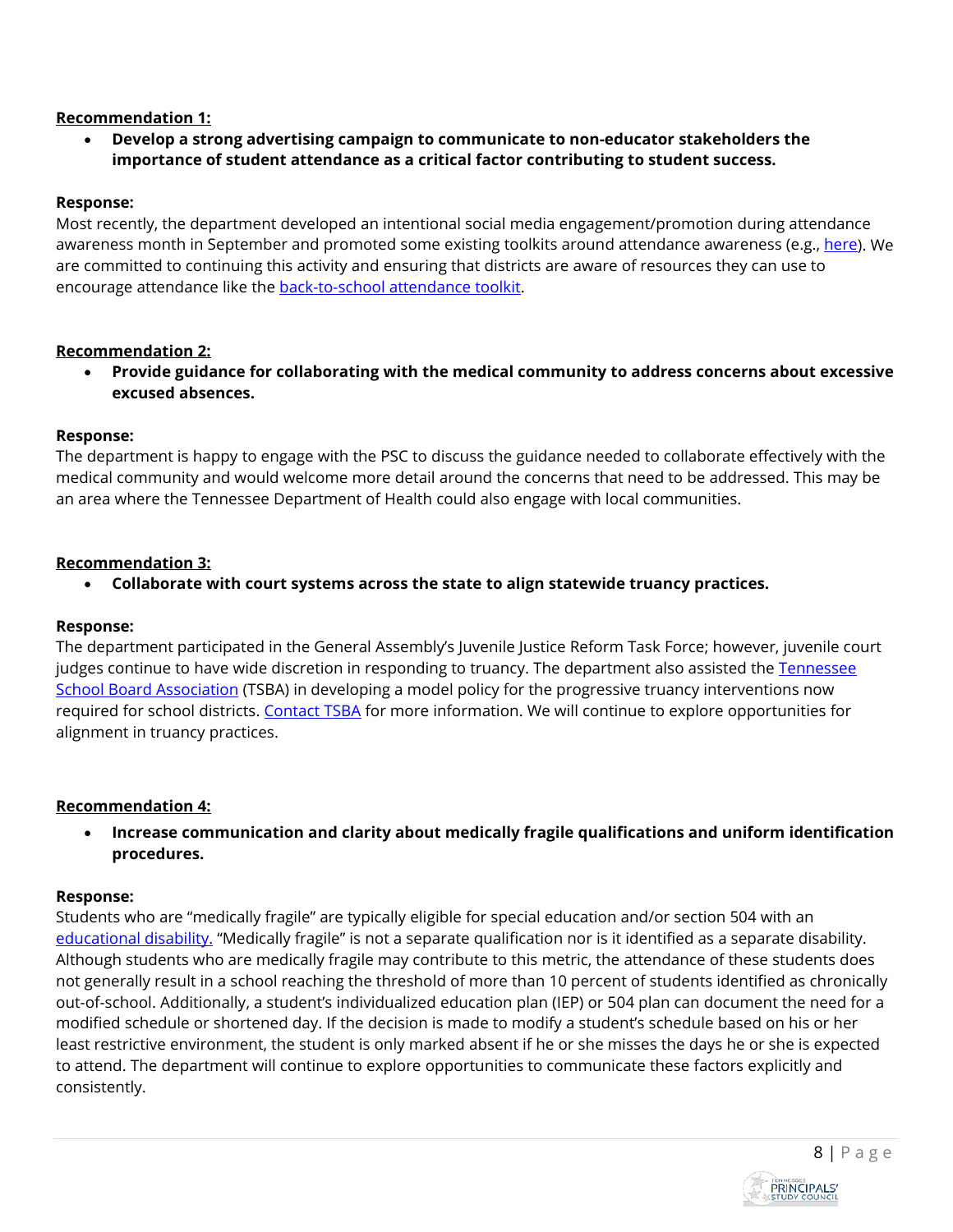#### **Recommendation 5:**

• **Reduce or introduce a gradual increase in the impact of the chronically out-of-school measure for school accountability.** 

#### **Response:**

The chronically out-of-school indicator is currently 10 percent of a school's overall grade. This weighting was based on broad stakeholder feedback and received U.S. Department of Education approval. At this time, the department is not engaged in discussions to make changes to this measure, and would not recommend a reduction to this measure as it is already minimally weighted and takes into account growth over the baseline year.

With questions about chronic absenteeism, contact Theresa.Nicholls@tn.gov.

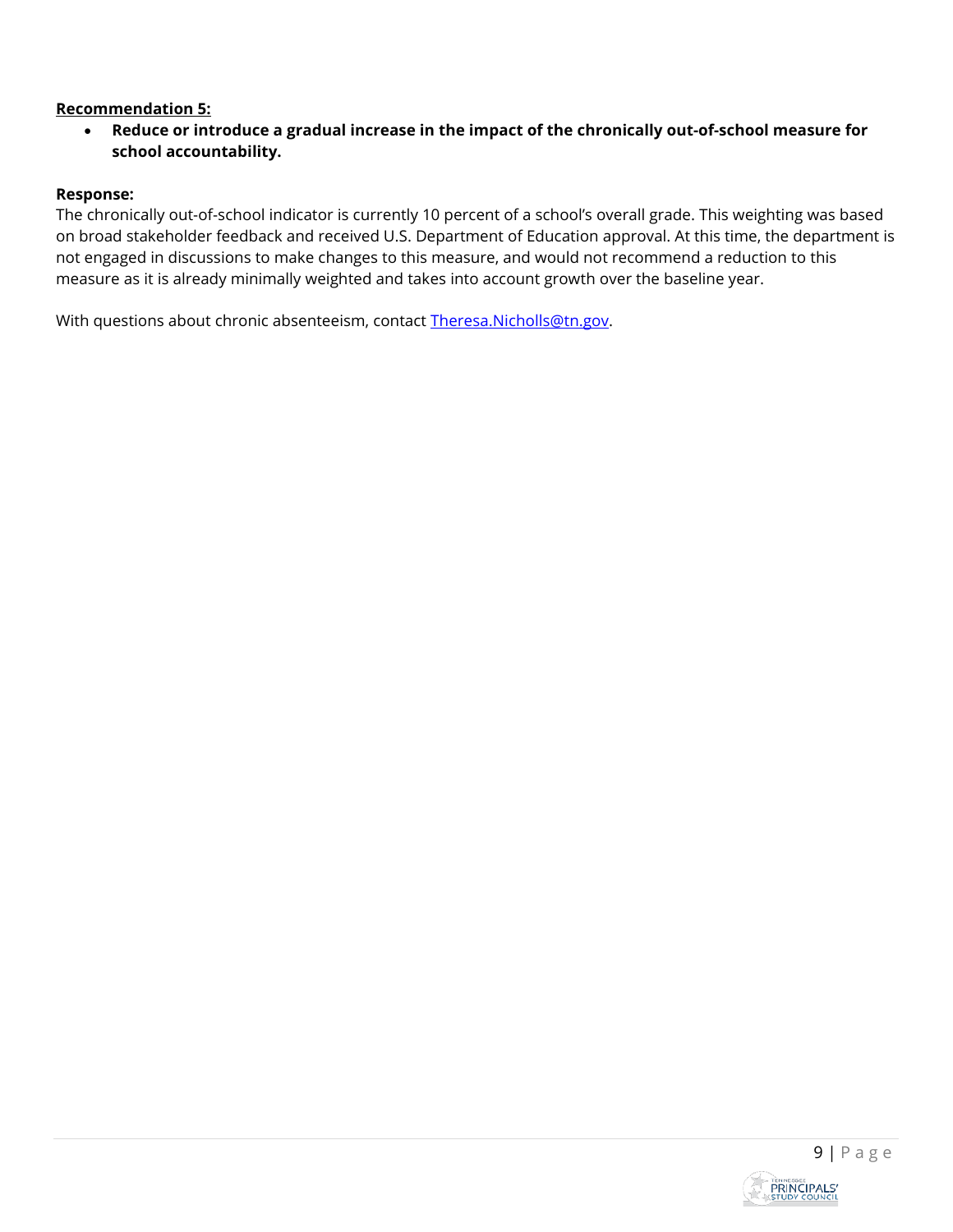## **PSC Opinion: Second Grade Assessment**

School leaders for early grades were asked about equitability of implementation, data use, and recommendations for future test administration of the second grade assessment.

Leaders responded positively about the usefulness of the assessment data, most specifically for:

- informing school-based decisions and school-wide planning,
- structuring PLCs, and
- providing teacher feedback.

*We look for patterns of teacher strengths and weaknesses to discuss ways to improve teaching of standards. We are able to use the data to direct our PLC collaboration.*

*~Tennessee School Leader*



Leaders indicated a lack of clarity around the department's vision for second grade testing, and when asked if they would support mandated second grade testing, only 43.1 percent of respondents agreed. Many school leaders requested second grade assessment data not be used in individual level of overall effectiveness (LOE) score calculations for any teacher. Others suggested delaying its use in LOE score calculations until the test was required for all second grade students.

When asked about test formatting/process concerns, a single response dominated: principals and assistant principals, almost to a person, indicated student anxiety was widespread and troubling. The following reasons for student anxiety surfaced repeatedly:

- unsuitability of testing for the age group,
- copious amount of testing throughout the year, and
- lack of alignment to second grade standards.

#### *Recommendations:*

#### **The PSC Executive Committee offers the following recommendations regarding 2nd grade assessment implementation and use:**

- Continue allowing systems to opt in or out of the 2nd grade test, but discontinue using 2nd grade scores in the calculation of individual LOE and system/school TVAAS measures, until statewide implementation occurs.
- Allow universal screener data to be used to show student gains.

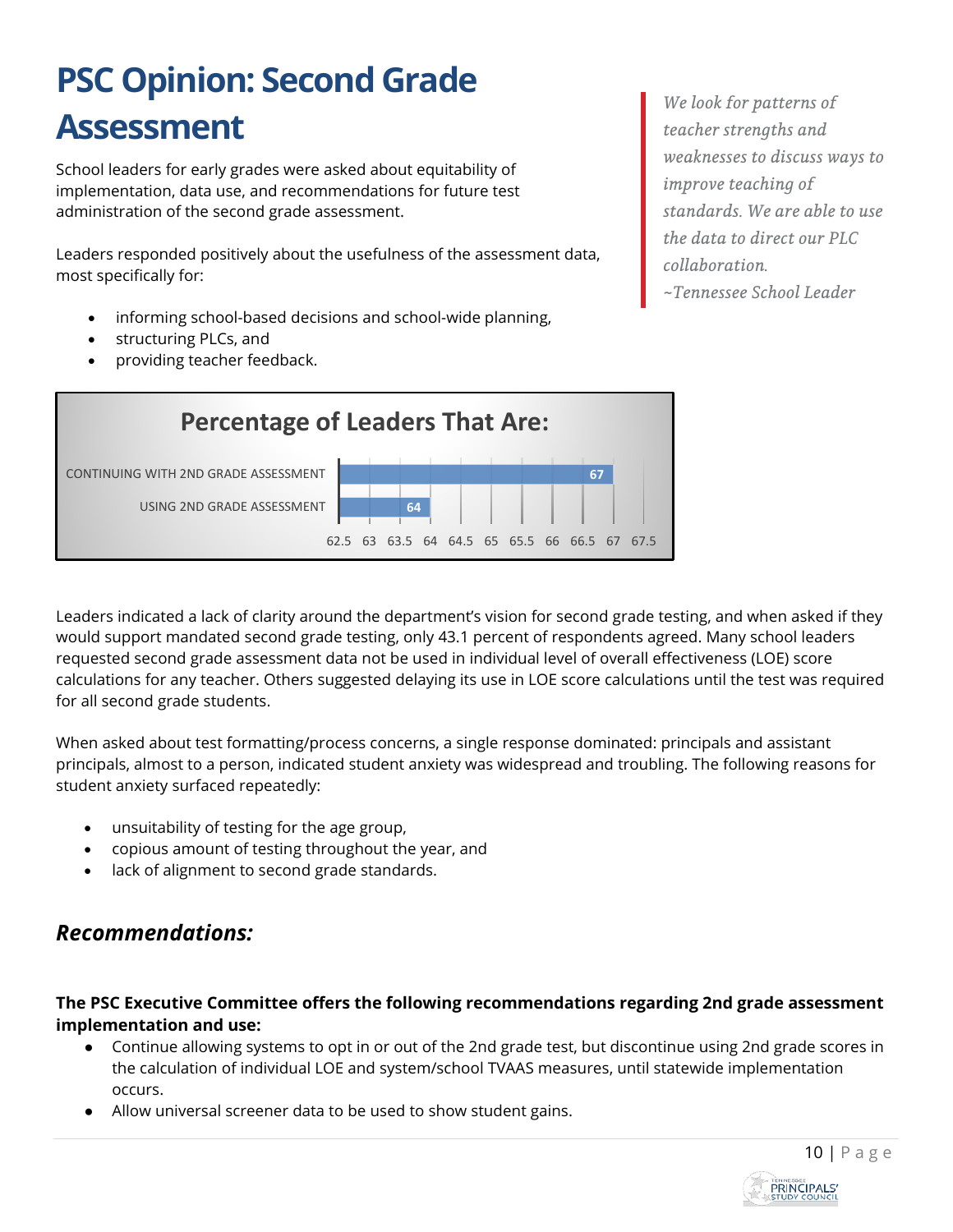● Provide clear communication regarding the vision for 2nd grade assessment.

#### **The PSC Executive Committee recommends the following changes to the 2nd grade test format:**

- shorten text passages,
- add more breaks during the test, and
- use untimed sessions for reading passages or increase time allowed for the reading passages, with the exception of passages used for testing fluency,
- examine the second grade curriculum and assessment to ensure alignment, and
- create a document to show vertical alignment between second and third grade assessments.

#### *Department Response to Recommendations:*

## **Second Grade Assessment**

#### **Recommendation 1:**

• **Continue allowing systems to opt in or out of the optional grade 2 assessment, but discontinue using second grade scores in the calculation of individual level of overall effectiveness (LOE) and system/school TVAAS measures, until statewide implementation occurs**.

#### **Response:**

The department will continue to allow districts to choose whether or not they opt into the administration of the grade 2 assessment, and the vast majority of districts statewide have chosen to do so. For instructional purposes, grade 2 growth data is provided to all schools and districts that administer grade 2 assessments. However, for the purposes of school and district accountability calculations, **grade 2 data is only included in TVAAS calculations if the data benefits the school or district accountability determination.** Currently, Tennessee state policy requires all growth data to be included in evaluation as part of the LOE.

#### **Recommendation 2:**

● **Allow universal screener data to be used to show student gains.** 

#### **Response:**

The use of universal screening data three times per year is essential in determining student progress in the core curriculum. Analyzed in conjunction with the second grade assessment, both sources of data can paint a more comprehensive picture of student growth for second grade students. The second grade assessment and universal screening tools are different types of assessments that provide different information regarding student progress and serve different purposes. Universal screening tools such as Aimsweb and easyCBM are brief, formative assessments that reveal student progress on key indicators tied to future academic proficiency. These measures are nationally normed, which provides a picture of how students are performing compared to other same-grade peers across the country. Due to their brief nature, these assessments can be administered three times a year, which allows for the information to be utilized in adjusting instruction within the second grade year based on student results. The second grade assessment, however, is a summative assessment that provides teachers, leaders, parents, and community stakeholders information on how our students are performing at the end of their second grade year on Tennessee-specific standards. Because it assesses the full breadth of the standards, the data is highly beneficial in determining how students are progressing toward mastering the standards.

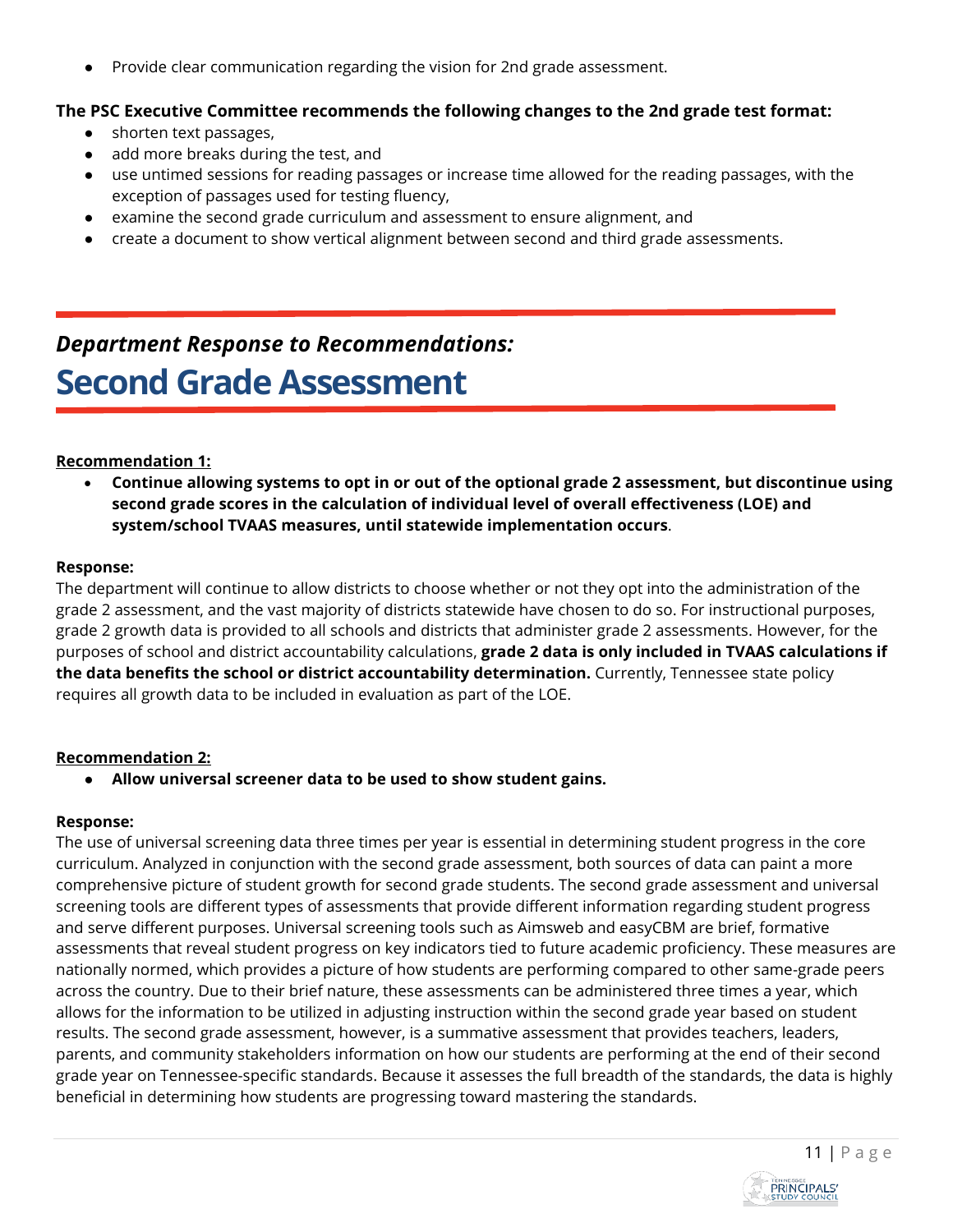Since the grade 2 assessment is aligned to Tennessee Academic Standards, it is criterion-referenced as opposed to norm-referenced. Conversely, universal screeners are norm-referenced and skill-based as opposed to standardsbased. As it is noted in the Response to Instruction and Intervention Framework, "A nationally normed skills-based universal screener is necessary because relying only on local performance could give a false impression of student proficiency. Universal screeners are not assessments in the traditional sense." The data gathered from the suite of statewide assessments provides useful information concerning a student's progression toward mastery of the standards, whereas a universal screener provides accurate information for making informed decisions about skillsspecific interventions, remediation, re-teaching, and enrichment for each child.

#### **Recommendation 3:**

#### ● **Provide clear communication regarding the vision for second grade assessment.**

#### **Response:**

The optional grade 2 assessment was designed to take the place of SAT-10; however, it differs in that it is criterionreferenced as opposed to norm-referenced. Thus, it only assess Tennessee Academic Standards providing Tennessee teachers, leaders, parents, and community members information on how our students are performing at the end of their second grade year on Tennessee-specific standards. Because it assesses the full breadth of the standards, the data is highly beneficial in determining how students are progressing toward mastery of the standards.

It is the department's belief that this assessment provides invaluable data to both second and third grade teachers, ensuring that our youngest students are strengthening foundational literacy and math skills early in their academic careers. This assessment also helps schools and districts measure their progress toward the state's goal of having 75 percent of third graders reading on grade level by 2025. Commissioner Candice McQueen noted, "Most importantly, the optional grade 2 assessment measures the standards in a way that reflects classroom instruction."

#### **Recommendation 4:**

• **Shorten text passages.**

#### **Response:**

The multi-step passage selection process is detailed in the TCAP 2nd Grade English Language Arts Passage Specifications document (publically available in the near future). Passages for the grade 2 assessment are carefully selected by the assessment vendor, WestEd, based upon a quantitative and qualitative measurement process which is explicitly outlined in the passage specifications document. The chosen passages are then sent to the department for an executive review. Additionally, a committee of Tennessee educators is selected through a rigorous application process to participate in the ELA Passage Review. The Passage Review process includes detailed training, calibration, and review at which time the committee can accept, accept with revisions, or reject a passage. Once the passages have been selected, item development can begin. Additionally, Tennessee educators provide recommendations concerning the assessment items that are developed once passages have been selected.

Below is an excerpt from the Grade 2 Passage Specifications document:

#### *Quantitative Analysis—Text Complexity and Word Count*

#### *Text Complexity:*

*To provide students with texts that are appropriately complex, quantitative measures of text complexity (readability metrics) must be used. Quantitative data are used to determine the appropriate grade band (i.e., grades 2–3, 4–5, 6–8, 9–10, or 11-CCR) for a particular text. For this assessment, the data from two different*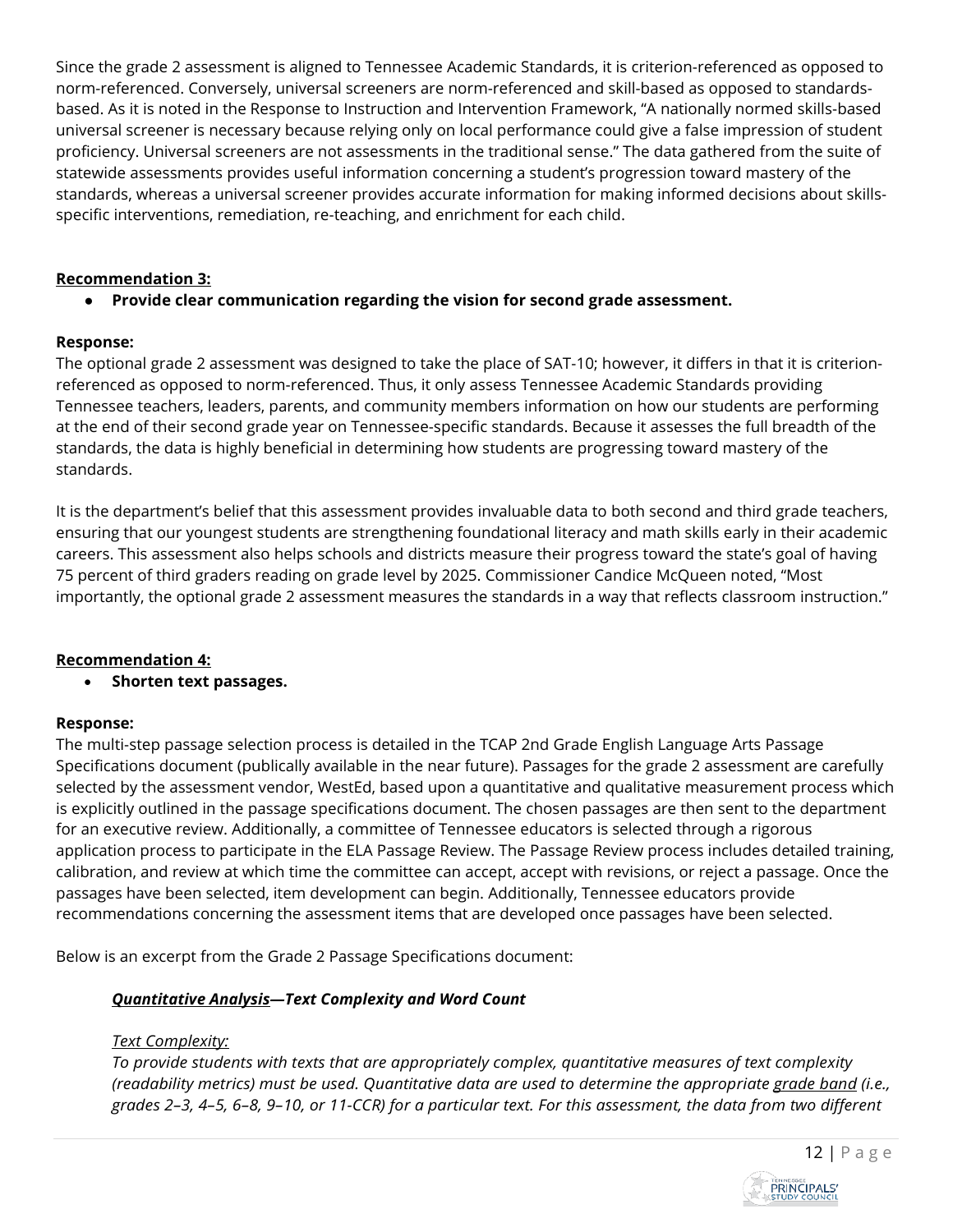*measures must be used. If these two measures do not agree, a third measure may be used as a kind of "tiebreaker."*

*The following table provides the ranges associated with three readability metrics for the 2–3 grade band.*

| Grade Band | <b>Flesch-Kincaid</b> | <b>The Lexile</b><br>Framework® | Degrees of<br><b>Reading Power®</b><br>$(DRP)^*$ |
|------------|-----------------------|---------------------------------|--------------------------------------------------|
| 2–3        | 1.98–5.34             | 420-820                         | $42 - 54$                                        |

#### **Look-Up Table for Use of Four Quantitative Measures**

#### *Word Count:*

*The following table suggests an approximate word-count range for a passage or passage set across the assessment components.*

#### **Word Count for English Language Arts Grade 2 Assessment**

| <b>Assessment Component and Passage</b><br>Type | <b>Range of Number of</b><br>Words |
|-------------------------------------------------|------------------------------------|
| Reading (Reading passages)                      | 200-500                            |
| Writing (short Reading/Writing passages)        | 100–200                            |
| Listening (Listening passages)                  | $80 - 125$                         |

#### *Qualitative Analysis*

The specific grade level for a particular text is not determined by quantitative data (alone) but instead is determined by a qualitative analysis. (Note: In order to determine a passage's qualitative measures, a Text Complexity Worksheet must be completed. The Text Complexity Worksheet provides the Tennessee Department of Education and the Tennessee educators participating in the Passage Review process with the information needed to determine if the passage meets the qualitative demands as noted in the Grade 2 Passage Specifications document.) Passage features such as text structure, language features, knowledge demands, and levels of meaning and purpose are passage characteristics for consideration in the Text Complexity Worksheet.

#### **Recommendation 5:**

● **Add more breaks during the test.**

#### **Response:**

Students taking the optional grade 2 assessment are given breaks in between each of the four subparts. In order to consider adding additional breaks to those that are currently allotted during the administration of the test, we would need to consider the psychometric ramifications as the assessment was field tested under specific conditions. As with all statewide assessments, there is an overall time limit to the optional grade 2 assessment. However, the design does allow for some flexibility of administration with regards to timing.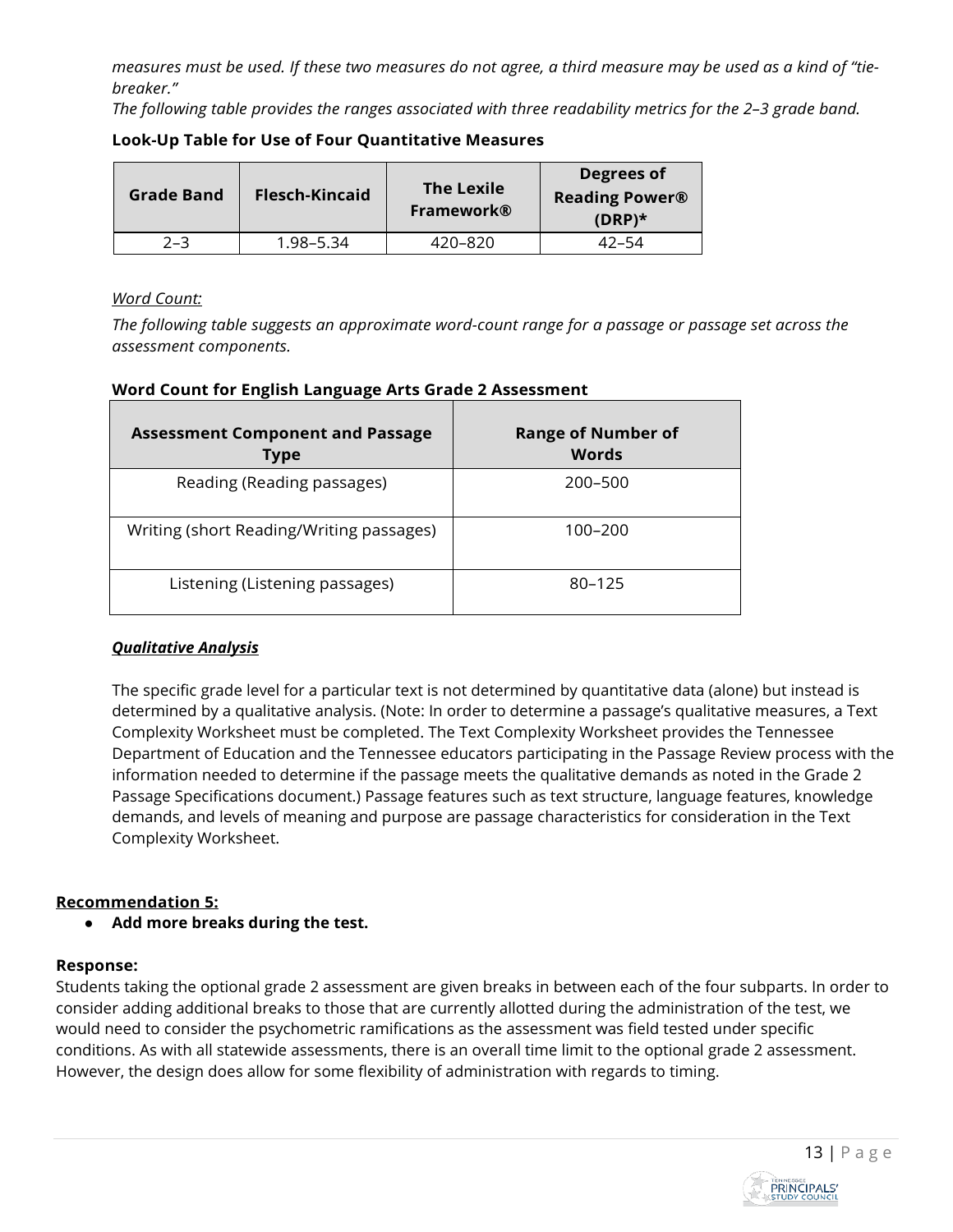#### **Recommendation 6:**

Use untimed sessions for reading passages or increase time allowed for the reading passages, with **the exception of passages used for testing fluency.**

#### **Response:**

There would be psychometric implications to increasing reading time since items are field tested under certain conditions and need to be delivered operationally under the same conditions. Passages must fall within a certain word count band in order to adhere to the time allotment per subpart. In our continual efforts to ensure that Tennessee is providing high-quality assessment experiences and meaningful data, the department applies research based practices when determining the amount of time recommended for students to read a passage and answer the associated items.

#### **Recommendation 7:**

● **Examine the second grade curriculum and assessment to ensure alignment.**

#### **Response:**

As indicated in the Pillars of Success graphic to the right, student learning should be built upon the strong, standards-based foundation represented in the Tennessee Academic Standards. Additionally, students should have access to highly trained and effective personnel who have access to standards-aligned instructional materials. The third pillar represents the importance of standards-aligned assessments that provide the data necessary to indicate a student's strengths as well as their gaps of understanding.



When these three pillars are built upon a strong, standards-based

foundation, they support our goal of ensuring that all students are equipped with the knowledge and skills necessary to successfully embark upon their chosen path in life.

Therefore, it is important to ensure that our assessment development process involves the very educators who are standards experts, who understand the complexities of quality assessment questioning, and who are effectively able to assist the department in creating a high-quality, rigorous assessment for Tennessee students.

Both the passages that are selected and the items that are written for the optional grade 2 assessment are specifically chosen to align with the revised grade 2 standards (both math and ELA). Additionally, both the passages and the items are vetted through a multi-step process to ensure standard alignment. The vetting process includes the convening of an item review committee, which consists of Tennessee educators from across the state who are chosen through a rigorous application process. This committee receives extensive training prior to reviewing the items that will appear on the assessment.

While the optional grade 2 assessment is a department-created assessment rooted in the Tennessee Academic Standards, curriculum is chosen at the district level and may not be aligned to our Tennessee-specific standards.

#### **Recommendation 8:**

● **Create a document to show vertical alignment between second and third grade assessments.**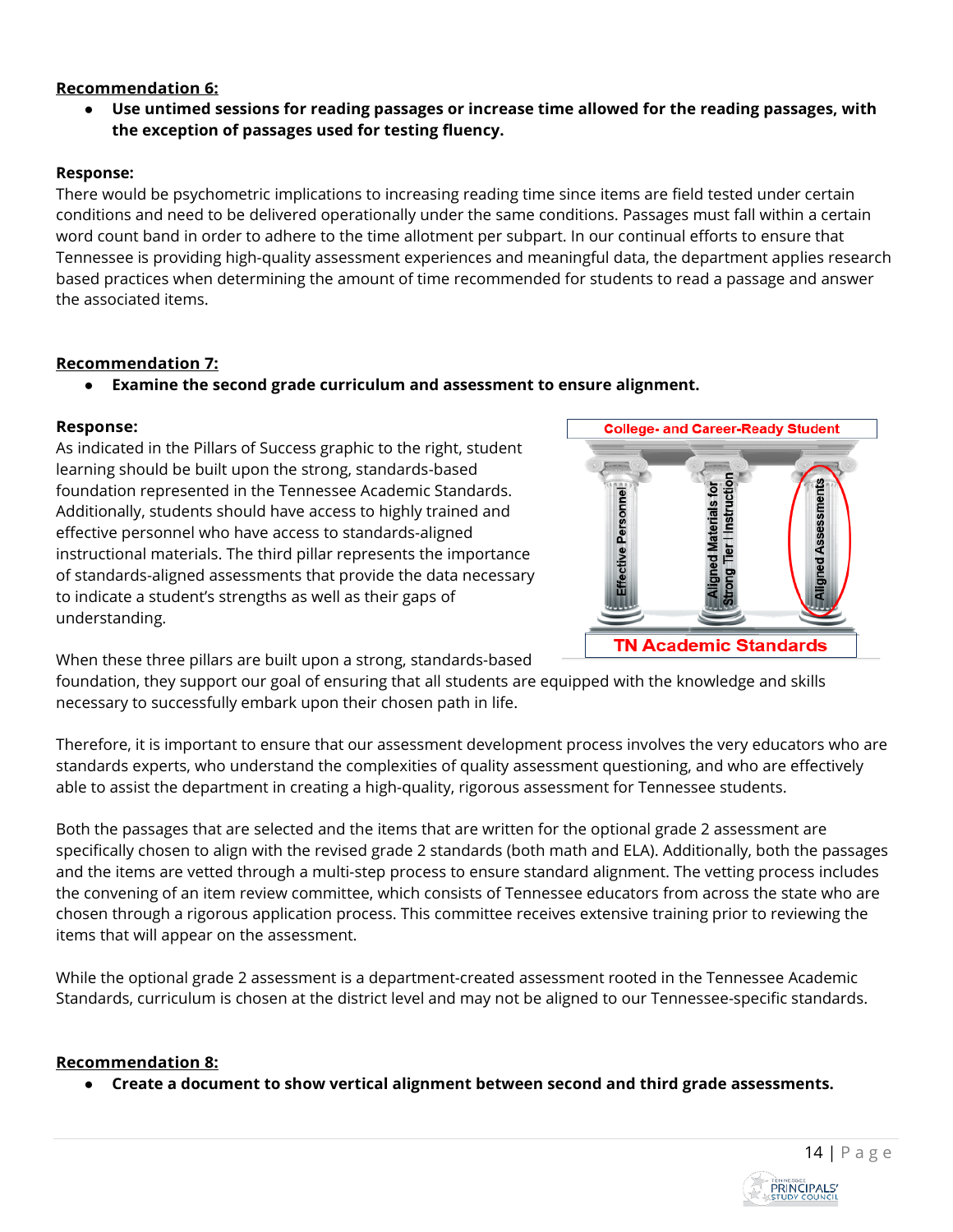#### **Response:**

Vertical alignment is evident in the structure of our Tennessee Academic Standards. Since both the optional grade 2 assessment and the grade 3 assessment are developed and aligned specifically to Tennessee standards, a specific document showing the assessment progression should not be necessary. The major difference between the optional grade 2 and grade 3 assessments are the item types students will encounter. However, in order to provide additional information concerning the intentional scaffolding of the writing portion of the assessment from grade 2 through grade 5, the department created and released the chart below:

| Writing: Standards Alignment    |                                                           |                                                                                                                                                                 |  |  |
|---------------------------------|-----------------------------------------------------------|-----------------------------------------------------------------------------------------------------------------------------------------------------------------|--|--|
| Grade                           | <b>Scaffolding of Foundational Literacy</b><br>Standard 6 | <b>Scaffolding of Writing Standards</b>                                                                                                                         |  |  |
| Grade 5                         | Write multiple cohesive paragraphs on a<br>topic.         | Standards 1, 2, or 3 (opinion,<br>informative/explanatory, or narrative)                                                                                        |  |  |
| Grade 4                         | Write several cohesive paragraphs on a<br>topic.          | Standards 1, 2, or 3 (opinion,<br>informative/explanatory, or narrative)                                                                                        |  |  |
| Grade 3                         | Write a cohesive paragraph.                               | Standard 8 - Recall information from<br>experiences or gather information from<br>print and digital sources to answer a<br>question (mode of writing specified) |  |  |
| Grade 2                         | Link sentences into a simple, cohesive<br>paragraph.      | Standard 8 - Recall information from<br>experiences or gather information from<br>provided sources to answer a question.                                        |  |  |
| spartment of<br>38<br>Education |                                                           |                                                                                                                                                                 |  |  |

Additionally, the writing rubrics are scaffolded from grade 2 to 3 and again to grade 4.

With questions regarding second grade assessment, contact [Sandy.Qualls@tn.gov.](mailto:Sandy.Qualls@tn.gov)

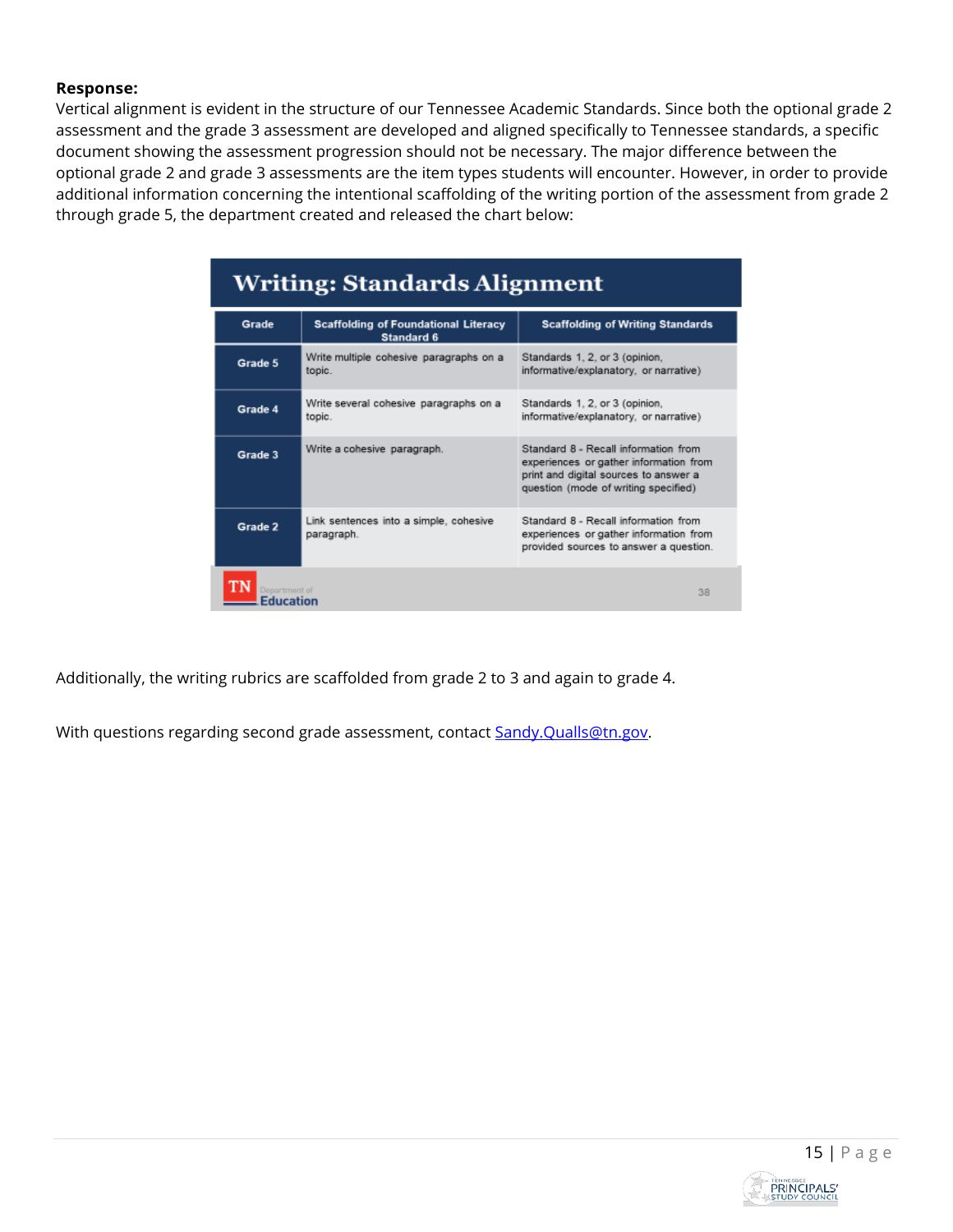## **PSC Opinion: Early Postsecondary Options**

On the PSC survey, leaders prioritized EPSO program improvement and ACT growth among the areas of greatest concern.

Highlighted challenges include:

- issues with scheduling for teachers and students,
- a shortage of highly qualified personnel,
- a lack of student interest and vagueness around postsecondary goals,
- a need for greater support from local industry,
- concerns over the cost of EPSO completion, and
- misgivings around the term "*Ready Graduate*."

Many leaders reported schedule conflicts because the same educators teach AP, dual enrollment, and other EPSO courses. Likewise, the same students are requesting access to multiple EPSO courses. The combination creates gridlock in school scheduling and lessens student access to opportunities.

Fewer school leaders shared concerns around the lack of interest/willingness to enroll in EPSOs, most prevalent among students scoring 20 or lower on the ACT. Similarly, principals report lack of connection to local industries around *Ready Graduates* and need support with the creation of a school-to-industry pipeline.



Cost was identified as a roadblock for students attempting to meet the *Ready Graduate* indicator. While HOPE scholarship money can be used for this, a student can spend an entire semester of the scholarship by taking one course in high school. For economically disadvantaged students who have not met the ACT benchmark score of 21, this cost can be insurmountable.

Feedback surfaced regarding confusion around the definition of "*Ready Graduate*." Many leaders reported negative community reaction when students meeting graduation requirements did not receive recognition as "*Ready Graduates*."

### *Recommendations:*

#### **As advocates for principals across the state, the PSC Executive Committee offers the following recommendations to the department regarding early postsecondary options:**

- Provide support for recruitment, retention, and training of EPSO-qualified educators.
- Provide examples of non-traditional school scheduling options.

*We examine course requests and increase course offerings for the programs in high demand. We are also working with our Regional Center for Advanced Manufacturing to offer courses that will directly employ students upon certification.* 

*~Tennessee School Leader*

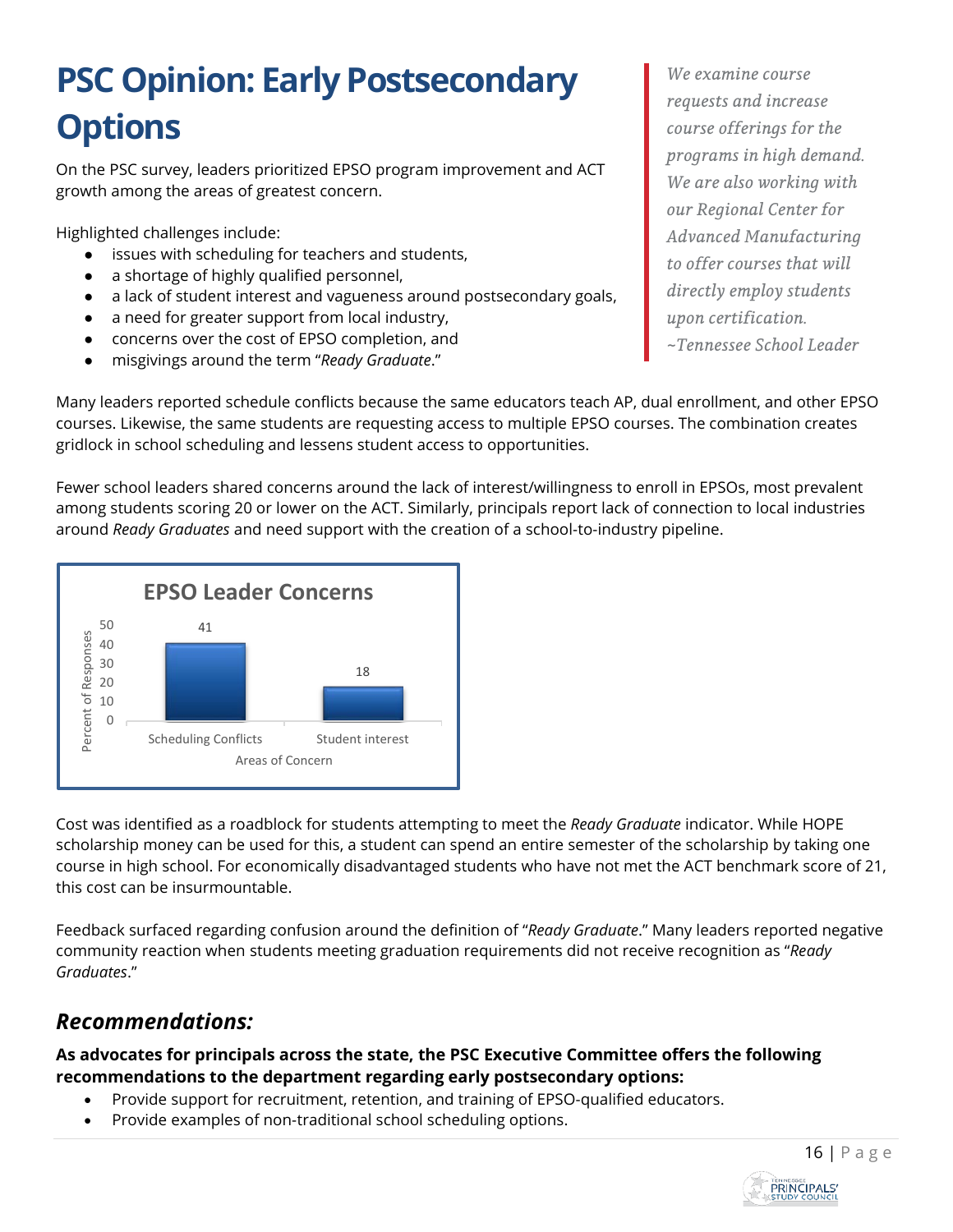- Create marketing/communication around EPSOs that can be shared with students, parents, and local industries to increase engagement with all three groups.
- Provide additional funding options for all *Ready Graduate*-required EPSOs.
- Create a more parent-friendly term for *Ready Graduate. (Suggestions include EPSO Graduate, Accomplished Graduate, or Achievement Graduate.)*

## *Department Response to Recommendations:* **Early Postsecondary Opportunities**

#### **Recommendation 1:**

• **Provide support for recruitment, retention, and training of EPSO-qualified educators.** 

#### **Response:**

A well-qualified early postsecondary opportunity (EPSO) educator pipeline is a key component for schools seeking to implement a portfolio of EPSOs. The [Early Postsecondary Implementation Guide](https://www.tn.gov/content/dam/tn/education/ccte/eps/EPSO_Implementation_Guide_FINAL.pdf) outlines the professional development requirements for each of the eight EPSOs, as each type has different training requirements. Additionally, the department is working to create key resources that will assist administrators in identifying high school teachers that meet adjunct faculty requirements at TCAT, two- and four-year institutions, respectively. Technical support from the department in this area could eliminate barriers associated with transportation, capacity, scheduling, and course offerings.

#### **Recommendation 2:**

• **Provide examples of non-traditional school scheduling options.** 

#### **Response:**

Anticipating the various scheduling needs across the state can be a challenge; however, the department is committed to the ongoing development of new resources and guidance that will assist schools and districts in implementing strong scheduling practices.

- In the spring and summer of 2017, the department convened a master scheduling advisory group to gather input on strong master scheduling practices and existing challenges to schedule creation in order to assist districts in building capacity for local staff. As a final product of this working group, guided principles and recommendations were created and approved for submission to the commissioner of education.
- The department has provided planning tools schools and districts can use to think about which early postsecondary course offering most aligns to the needs and interests of students in their school building.
- Using the [Tennessee Transfer Pathway,](http://www.tntransferpathway.org/) schools and districts can begin to build a portfolio of courses that align to a particular area of study at the postsecondary level. The Tennessee Transfer Pathway is a program designed to allow students the opportunity to begin their college studies at a community college or similar two-year program, earn an associate degree, and know that credits will transfer to a bachelor's degree program at public and many private universities.
- The department will continue to provide additional resources in the form of updates to the Early Postsecondary Implementation Guide. We will plan to partner with schools that have successfully implemented a portfolio of EPSOs to share innovative schedules and promising practices.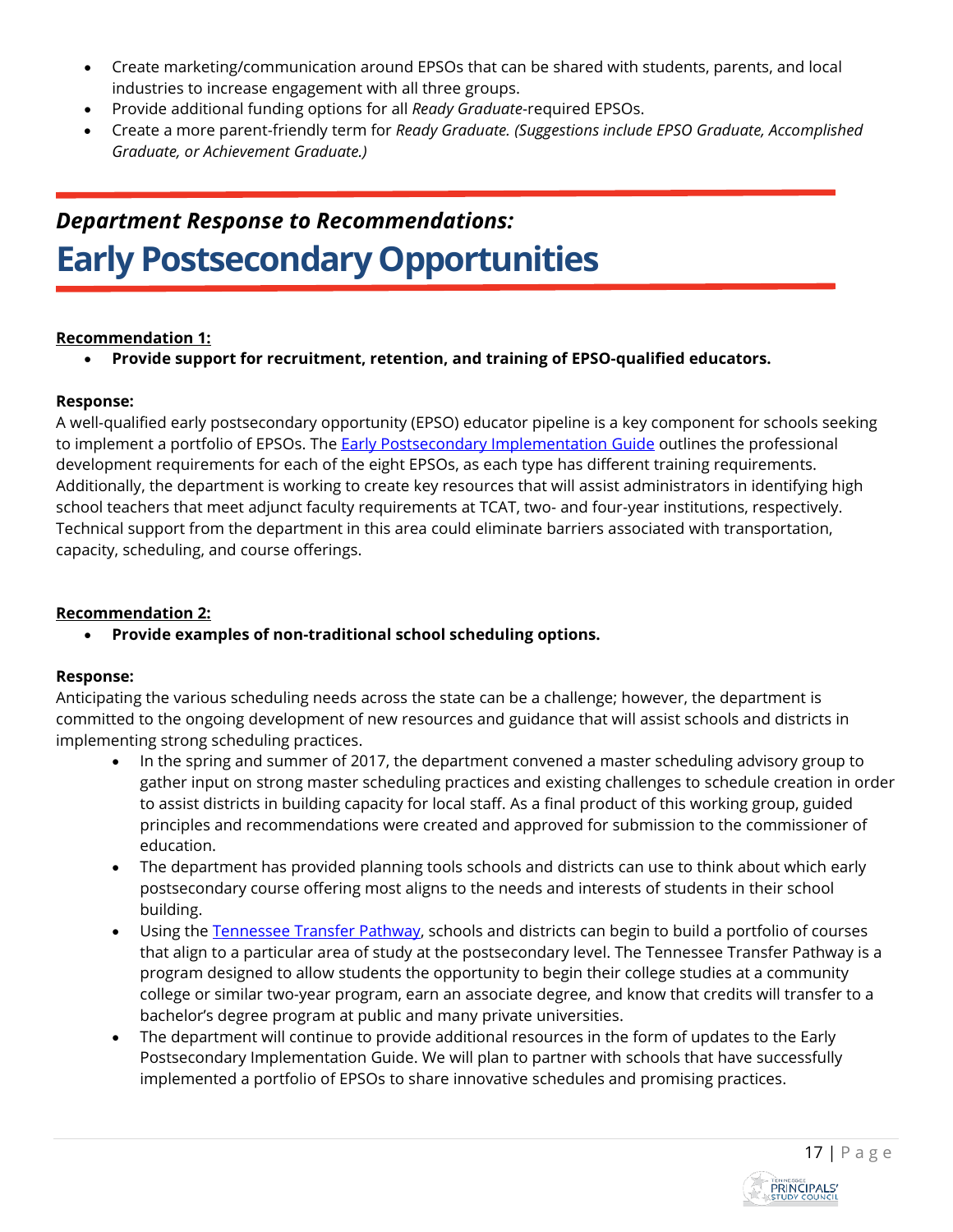#### **Recommendation 3:**

• **Create marketing/communication around EPSOs that can be shared with students, parents, and local industries to increase engagement with all three groups.**

#### **Response:**

Tennessee students have an unprecedented opportunity for education and training after high school through the Tennessee Promise, which specifically set goals targeted to help meet the governor's Drive to 55 to ensure the majority of Tennesseans have a postsecondary credential, certificate, or degree by 2025. Early postsecondary opportunities ensure that students are ready to take full advantage of Tennessee Promise and successfully obtain a postsecondary credential. Research has shown a correlation between student participation in EPSOs and increased postsecondary enrollment, persistence, and completion—as well as stronger performance on college and career readiness assessments, such as the ACT.

With a renewed focus on K-12 education and early postsecondary courses through the [Every Student Succeeds Act](https://www.tn.gov/content/tn/education/essa.html) (ESSA), the department has developed a suite of resources and materials to assist schools and districts in expanding early postsecondary offerings for all students. Key resources and materials include, but are not limited, to:

- [Early Postsecondary Implementation Guide:](https://www.tn.gov/content/dam/tn/education/ccte/eps/EPSO_Implementation_Guide_FINAL.pdf) school- and district-based supplement to the state's overarching *EPSO Strategic Growth Plan*, which can be found on the department's [EPSO webpage.](https://www.tn.gov/education/early-postsecondary.html) The growth plan outlines the state's role in growing EPSOs, while the guide is meant to assist district and school leaders with the decisions they need to make to expand EPSOs within their local context. The guide includes: an overview of each of the state's eight recognized early postsecondary opportunities, guiding questions, diagnostic, and planning tools and templates to assist you in identifying, selecting, and implementing the right mix of EPSOs for your school or district portfolio, information on funding, pilot opportunities, technical assistance resources, and links to contacts for materials and professional development you can harness to start new EPSOs and improve the EPSOs you currently offer, and answers to common challenges to improve their EPSO offerings facing schools and districts.
- [EPSO Poster:](https://www.tn.gov/content/dam/tn/education/ccte/eps/epso_opportunities_poster_web.pdf) a quick reference for educators, parents, and students. The EPSO poster provides a brief overview of each early postsecondary opportunity.
- EPSO Week: designed to generate excitement regarding early postsecondary opportunities, engage students and parents in conversations about postsecondary education, and highlight the importance of offering a portfolio of EPSOs to school and district leaders. EPSO Week will serve as a platform for districts to highlight opportunities for students to earn college credit/certificates while in high school. Participating schools receive [a toolkit](https://www.tn.gov/content/dam/tn/education/ccte/eps/eps_EPSO_week_imp_guide.pdf) with great resources/materials, as well as suggested events and information prior to the week.

The Office of Early Postsecondary is remains steadfast in our committed to the department's vision that all students deserve to be on **aligned pathways leading to postsecondary and career** success. We will continue to provide schools and districts with the resources and materials necessary to ensure that all students graduate from Tennessee's K-12 education system ready to succeed on their chosen path in life. Additional resources for students, parents, community partners, and employers can be leveraged through new initiatives like Tennessee Pathways, which is structured around three key elements: 1) High-quality **college and career advisement** K-12; 2) Rigorous **early postsecondary and work-based learning opportunities** in high school; and 3) Seamless **vertical alignment** between K-12, postsecondary programs, and career opportunities as a result of **effective partnerships** between school districts, higher education institutions, employers, and community organizations. Additional information and resources will be released in Spring 2019.

#### **Recommendation 4:**

• **Provide additional funding options for all** *Ready Graduate***-required EPSOs.**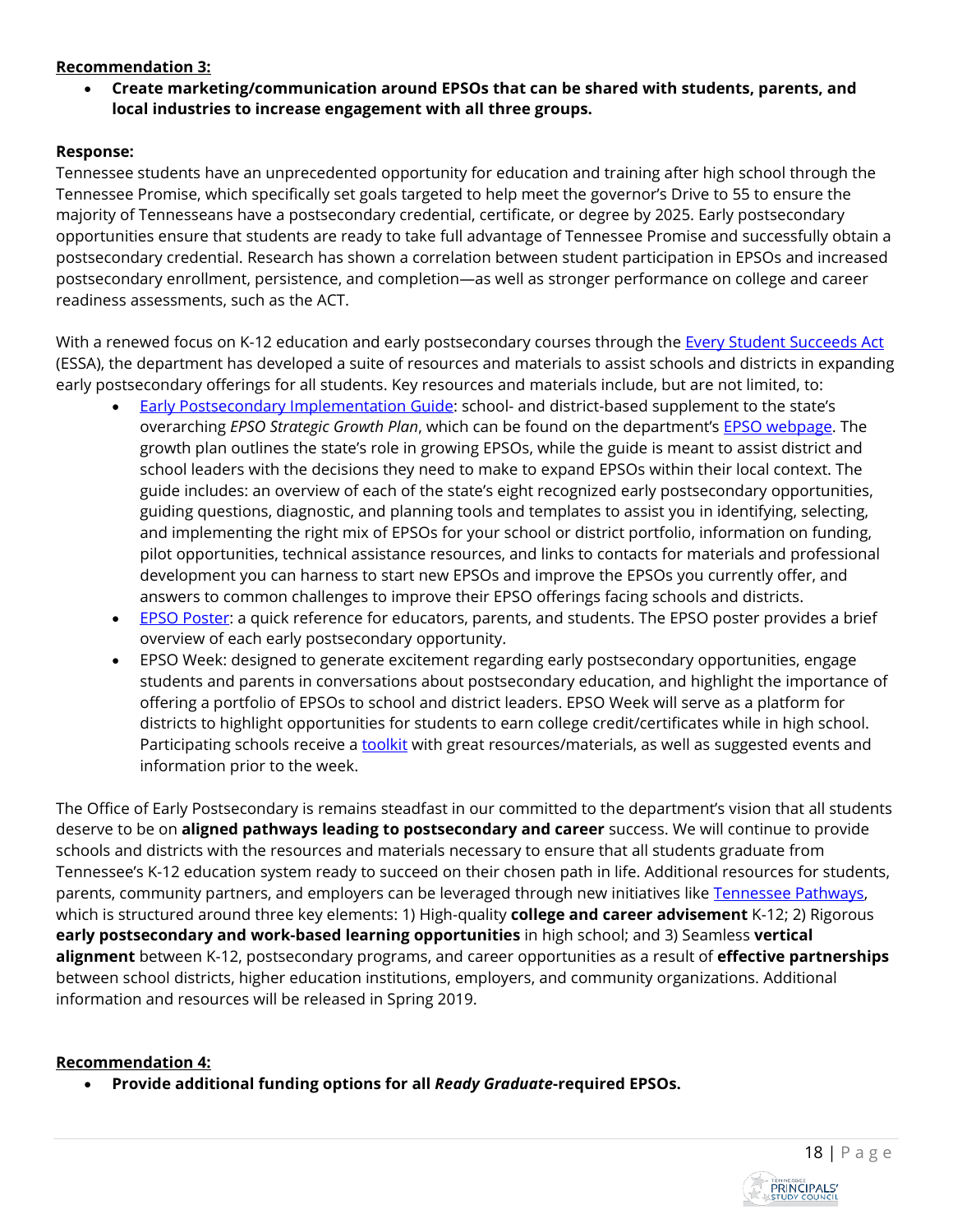#### **Response:**

The **EPSO funding table outlines various funding options for each of the eight early postsecondary opportunities.** Additional guidance for funding EPSOs is located in the coordinated spending guide (located in the LEA document library of ePlan), which is updated annually. Currently, the department provides funding for ACT Retake, Cambridge, International Baccalaureate, and Advanced Placement exams.

#### **Recommendation 5:**

• **Create a more parent-friendly term for** *Ready Graduate***.** 

#### **Response:**

One of the new requirements included in the Every Student Succeeds Act (ESSA) for school and district accountability is an "indicator of school quality and student success." To ensure consistent messaging that aligns to what is outlined in our state ESSA plan, it is important that we seek to clarify for parents what is meant by the term "*Ready Graduate*." This indicator is meant to capture evidence of student performance beyond academic proficiency to represent a holistic, well-rounded education. Within this indicator, Tennessee is focusing on two key areas: opportunity and readiness.

Tennessee has approached ESSA's indicator of school quality and student success with two specific proposed indicators, including the *Ready Graduate*, which measures the percentage of students who earn a diploma from a Tennessee high school and who have met measures of success that increase their probability of seamlessly enrolling in postsecondary education and securing high-quality employment.

- It is important for parents to know that the *Ready Graduate* indicator is not a new high school graduation requirement. The *Ready Graduate* indicator is a new part of the accountability model that points to Tennessee's vision for postsecondary and career readiness while addressing one of the ESSA requirements. The indicator focuses on two key areas: opportunity and readiness. Early postsecondary programs provide broad opportunity and access to ensure student readiness for future education and careers.
- Portions of the *Ready Graduate* [frequently asked questions](https://www.tn.gov/content/dam/tn/education/ccte/ccte_readygrad_FAQ.pdf?mc_cid=867e9c15af&mc_eid=574963048e) and [overview](https://www.us8.list-manage.com/track/click?u=b28b453ee164f9a2e2b5057e1&id=48308aebfe&e=574963048e) documents can be adapted to be parent-facing.
- It may be helpful to share with parents some of the data surrounding high school graduation and postsecondary enrollment. As outlined in the stat[e Drive to 55: Pathways to Postsecondary](https://www.tn.gov/content/dam/tn/education/ccte/ccte_drive_to_55_report_state.pdf) report, 89 percent of Tennessee students graduated high school in 2016, but only 63 percent of those graduates enrolled in a postsecondary institution in the summer or fall following graduation. Tennessee's goal in developing this accountability indicator is to give a measure of a school's ability to influence a student's probability of success—both a student's opportunity to learn and the result of that student's pathway through K-12 education.

#### *Areas for Further Exploration:*

The Principals' Study Council Executive Committee Position Paper highlights several areas the department may need to explore in order to improve EPSO implementation, including:

- providing robust supports and opportunities for educator professional learning,
- routinely updating and providing communication materials for various stakeholder groups, and
- continuing to explore additional funding streams for EPSOs.

With questions regarding EPSOs, contact **Patrice.Watson@tn.gov.**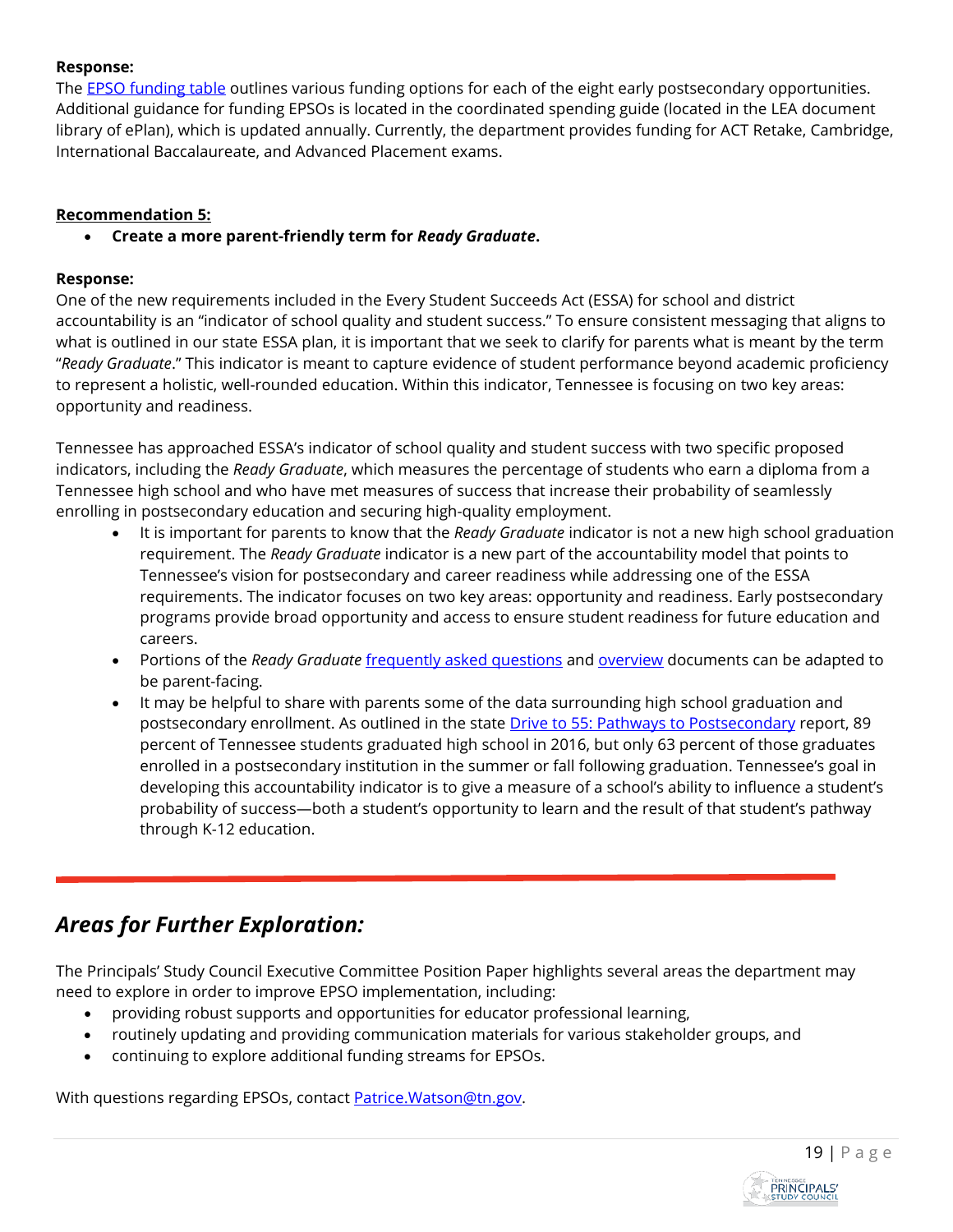## **PSC Opinion: Response to Instruction and Intervention**

When responding to survey questions regarding Response to Instruction and Intervention (RTI<sup>2</sup>), nearly 100 percent of leaders reported some or full implementation of a successful program. Responding leaders shared success around moving students out of Tiers II and III, gap closure, and the impact of interventionists on student progress.

Highlighted concerns included:

- identifying qualified personnel;
- creating effective schedules;
- meeting the RTI<sup>2</sup> time requirements given the constraints of competing time obligations for ELA, math, and physical activity;
- managing the rate of progress monitoring;
- providing resources and training;
- completing data tracking/paperwork; and
- funding for the initiative.

*Our students know that everyone works in a group, the groups change, and the instructors may change as well. No one feels they are being singled out and everyone has something that they are working to improve.* 

*~Tennessee School Leader*

# 99% **Leaders Reporting Success with RTI2 Implemenation**

#### *Recommendations:*

**As advocates for principals across the state, the PSC Executive Committee offers the following recommendations to the department regarding Response to Intervention and Instruction:** 

- Increase support for identifying and developing highly qualified personnel to ensure equitable implementation.
- Evaluate and restructure the sometimes conflicting time requirements of simultaneous initiatives.
- Streamline processes and provide resources to support progress monitoring and associated paperwork.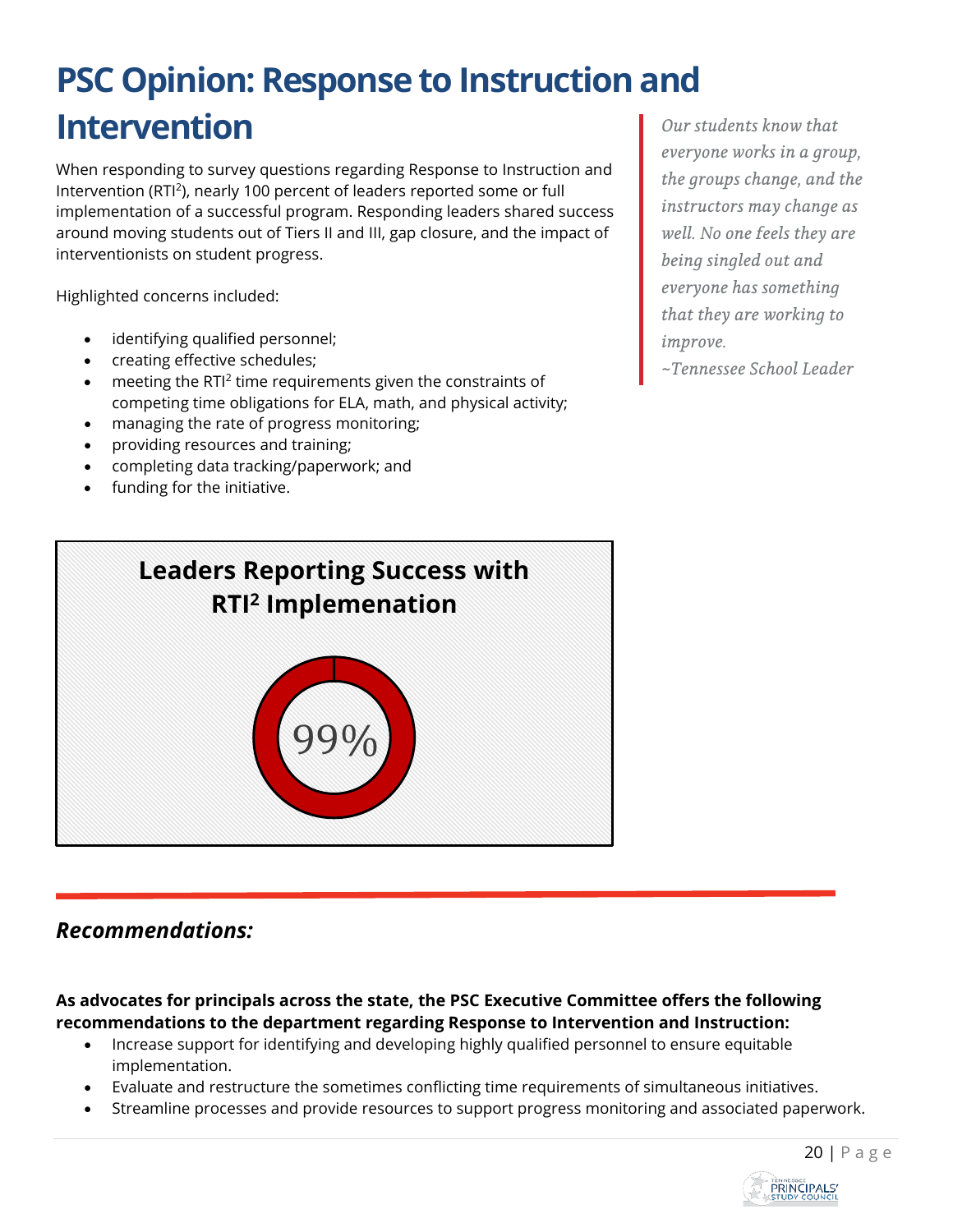Allocate funding for high-quality RTI<sup>2</sup> implementation.

## *Department Response to Recommendations:* **Response to Instruction and Intervention**

In spring 2018, the department conducted a statewide listening tour to gain feedback around current strengths and challenges regarding RTI<sup>2</sup> implementation. Takeaways from the listening tour resulted in the creation of a series of documents outlining action steps the department plans on taking across the 2018-19 school year to help districts build capacity around RTI<sup>2</sup> implementation.

#### **Recommendations 1 and 2:**

- **Increase support for identifying and developing highly qualified personnel to ensure equitable implementation.**
- **Provide resources and training.**

#### **Response:**

A main priority of the department is to continually reflect on the ways in which we support the development of personnel and provide training and resources for RTI2 implementation. [This document](https://www.tn.gov/content/dam/tn/education/special-education/rti/rti2_framework_rev_part_2.pdf) was released in July 2018 and indicates several ways the department plans on providing guidance and support for RTI2 implementation. In addition, the departmen[t has identified specific action steps](https://www.tn.gov/content/dam/tn/education/special-education/rti/rti2_framework_rev_part_3.pdf) related to guidance and support for high school RTI<sup>2</sup> implementation specifically. This year the department is providing regional professional learning opportunities around effective math intervention practices, piloting RTI<sup>2</sup> micro-credentials in over 23 districts across the state, and creating intervention resource guides for all content areas.

#### **Recommendation 3:**

• **Evaluate and restructure the sometimes conflicting time requirements of simultaneous initiatives.**

#### **Response:**

Feedback from the listening tour conducted in spring 2018 also pointed to the challenge of integrating seemingly competing initiatives.

- Professional learning occurring across the 2018-19 school year will provide opportunities to make explicit connections between the various initiatives (i.e., Ready to be Ready, Tennessee Pathways) allowing for educators to see how they complement and align with each other rather than compete. Continued collaboration across departments overseeing various initiatives will allow for guidance about how districts can best balance time demands.
- RTI<sup>2</sup> [Framework Manual](https://www.tn.gov/content/dam/tn/education/special-education/rti/rti2_manual.pdf) refinements, set to be released in July 2019, will include a renewed emphasis on the use of the problem solving model that is essential to effective RTI<sup>2</sup> implementation. Clarification will aim to improve understanding of what is required versus best practices in RTI<sup>2</sup> implementation, especially in regards to time recommendations. The department hopes these changes will help leaders and school/district RTI<sup>2</sup> teams better engage in problem solving and schedule development that best meet the needs of their students.
- The RTI<sup>2</sup> Implementation Guide will be continuously updated this school year. Updates will include new examples of school schedules that best meet the instructional needs of students.

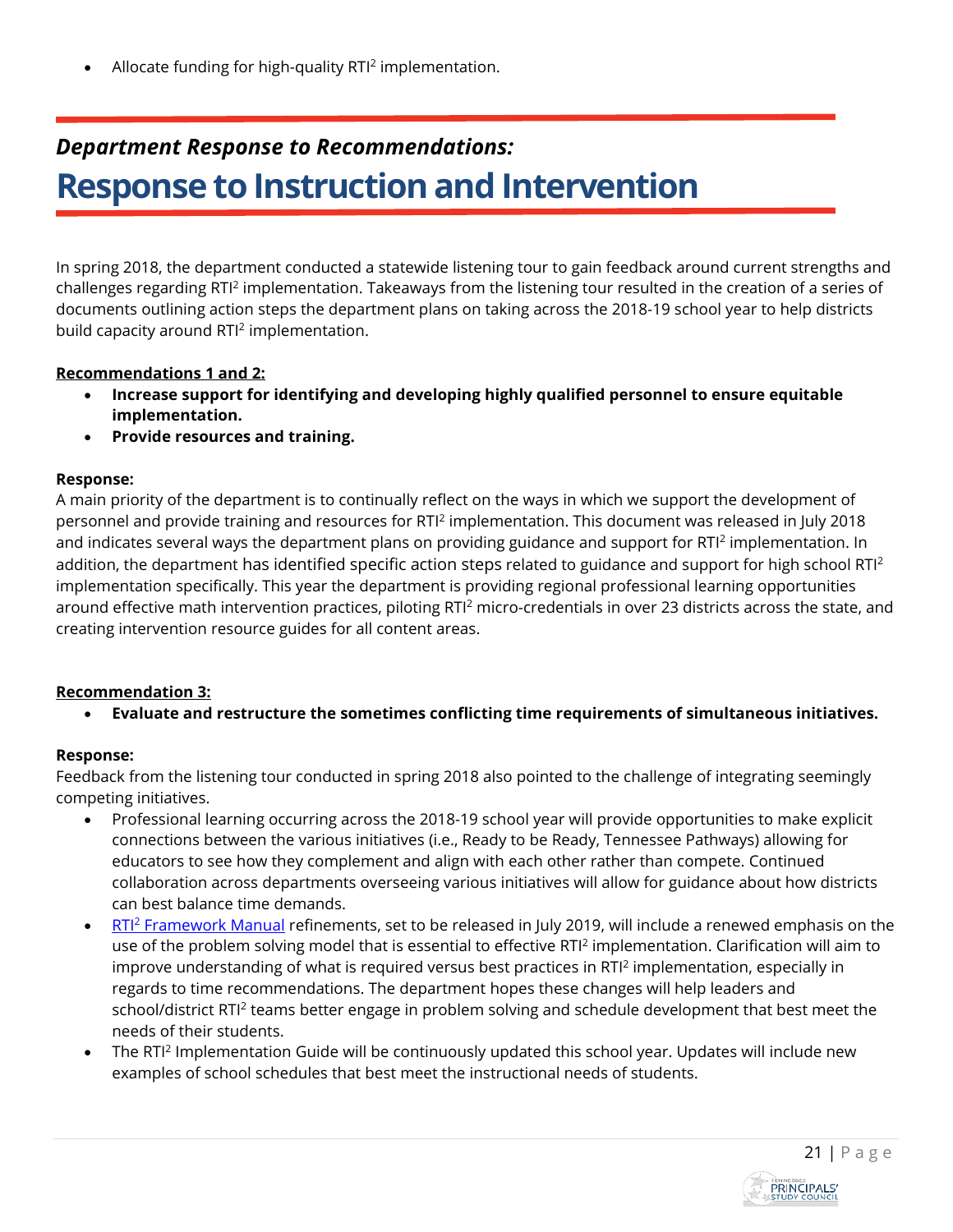#### **Recommendation 4:**

• **Streamline processes and provide resources to support progress monitoring and associated paperwork.**

#### **Response:**

As indicated in the [guidance and support document](https://www.tn.gov/content/dam/tn/education/special-education/rti/rti2_framework_rev_part_2.pdf) mentioned above, the department is currently conducting a Request for Proposals (RFP) for universal screening and progress monitoring tools that will be completed by July 2019. Once this is completed, districts will receive information about the updated vendor-approved list of universal screening and progress monitoring tools. Completion of this RFP will provide districts with an updated list of the strongest most technically sound tools to use for universal screening and progress monitoring.

The RTI2 Framework Manual refinements will include an emphasis on revising and clarifying the use of progress monitoring in making data-based decisions. [This document](https://www.tn.gov/content/dam/tn/education/special-education/rti/rti2_framework_rev_part_1.pdf) outlines in detail the shifts the department intends to make in the RTI<sup>2</sup> framework. This will streamline the process of progress monitoring by shifting the focus back to the student and away from the overemphasis on collecting a certain number of data points.

#### **Recommendation 5:**

• **Allocate funding for high-quality RTI2 implementation.** 

#### **Response:**

Providing funding for RTI<sup>2</sup> implementation has been a large focus of the department for the past year.

- The BEP now allots funding for a minimum of one RTI<sup>2</sup> position per district, with additional funding allotted at a ratio of one position to every 2,750 students. The department has created a document to help guide [districts](https://www.tn.gov/content/dam/tn/education/special-education/rti/District-RTI-Position.pdf) in utilizing these new positions, including the potential roles and responsibilities, specific skill set needed, and benefits of these district-level positions. Further information and training for district RTI2 personnel is forthcoming over the next several months. Several districts across the state have chosen to create new district-level RTI2 positions in order to move this work forward.
- Many districts across the state have utilized the blending and braiding resources guide (located in the LEA document library in ePlan) to determine ways in which they can utilize funding toward RTI2.

#### *Areas for Further Exploration:*

The Principals' Study Council Executive Committee Position Paper highlights several areas the department may need to explore in order to improve RTI<sup>2</sup> implementation, including:

- Districts may benefit from guidance outlining considerations in identifying intervention providers and school or district RTI<sup>2</sup> team members. Identifying the most appropriate people for these roles will help improve the likelihood of success.
- Recommendations indicate the potential need to revisit qualities of strong progress monitoring tools and their purpose as well as how to most effectively use them. Doing so will help districts make the process of progress monitoring most efficient for their system.
- The continuing trend of concerns around funding the implementation of the RTI<sup>2</sup> framework points to the need to explore how the department partners with districts in determining how financial resources for implementing RTI<sup>2</sup> can be best utilized.

With questions regarding RTI<sup>2</sup>, contact [Karen.Jensen@tn.gov.](mailto:Karen.Jensen@tn.gov)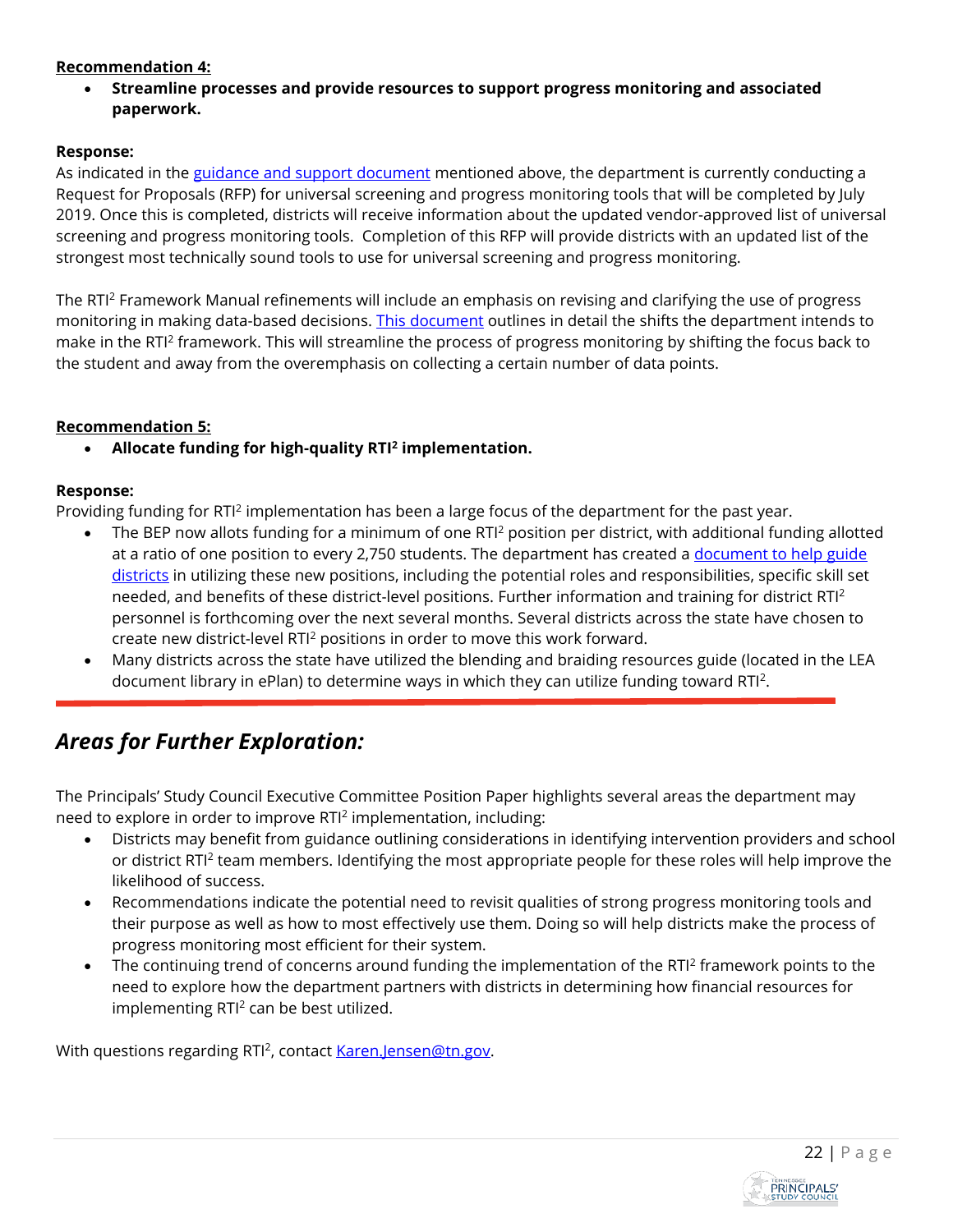## **In Closing**

The Principals' Study Council Executive Committee, on behalf of school leaders in Tennessee, respectfully submits these suggestions for support of and changes in the five areas identified in this document.

**Because we share the goal of having an effective teacher in every classroom and an effective leader in every school, the PSC wishes to strengthen the collaboration between the study council and the department**. **This document represents the first step in building that collaborative culture, and we look forward to meeting with department leadership to continue this dialogue.**

**By partnering for communication and professional development around these and other areas, we can:**

- **strengthen connections between the department and sitting school leaders,**
- **increase communication to support universal understandings and clear visions for key initiatives, and**
- **provide professional learning and support to leaders in the field.**

The Principals' Study Councils strive to be a collaborative network of school leaders working with the department to improve public education in Tennessee. We anticipate reaching this goal in concert with department leadership.

#### *Authors:*

#### *2017-18 Principals' Study Council Executive Committee*

*Charlotte Shivley, Chairperson Donna Singley, Vice-Chair Varissa Richardson, Secretary Karen King, Past Chair Monti Hillis, Middle Region Patton Gamble, Chair Emeritus Martha Moore, TDOE Liaison*